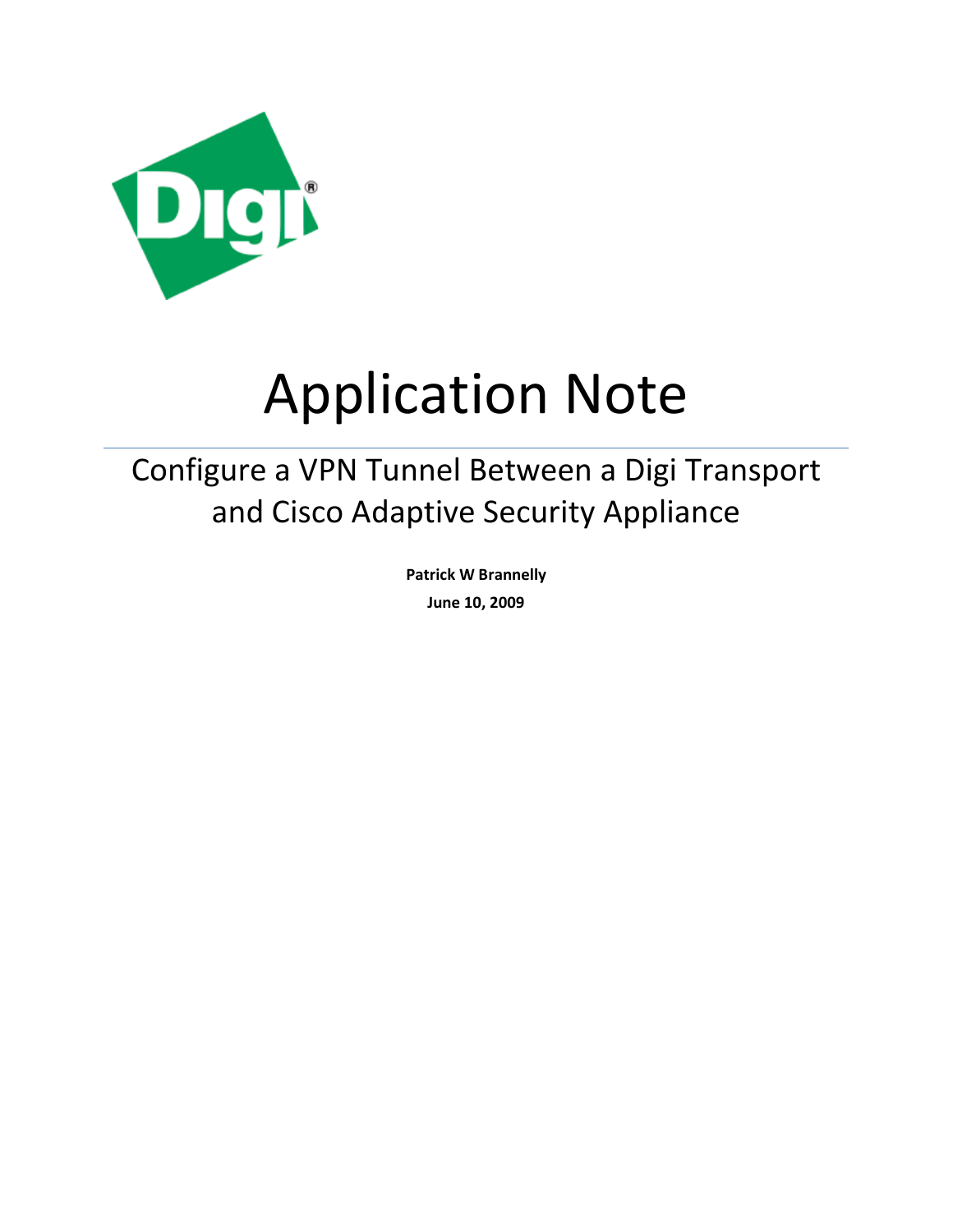## **Contents**

| 1              |       |                                                                                   |  |  |
|----------------|-------|-----------------------------------------------------------------------------------|--|--|
|                | 1.1   |                                                                                   |  |  |
|                | 1.2   |                                                                                   |  |  |
|                | 1.3   |                                                                                   |  |  |
|                | 1.4   |                                                                                   |  |  |
| $\overline{2}$ |       |                                                                                   |  |  |
|                | 2.1   |                                                                                   |  |  |
|                | 2.2   |                                                                                   |  |  |
|                | 2.3   |                                                                                   |  |  |
|                | 2.3.1 |                                                                                   |  |  |
|                | 2.3.2 |                                                                                   |  |  |
|                | 2.3.3 | Configure the default route, which in this case points to the ADSL Router via the |  |  |
|                | 2.4   |                                                                                   |  |  |
|                | 2.5   |                                                                                   |  |  |
| 3              |       |                                                                                   |  |  |
|                |       |                                                                                   |  |  |
|                | 3.1   |                                                                                   |  |  |
|                | 3.1.1 |                                                                                   |  |  |
|                | 3.1.2 |                                                                                   |  |  |
|                | 3.1.3 |                                                                                   |  |  |
|                | 3.2   |                                                                                   |  |  |
|                | 3.3   |                                                                                   |  |  |
|                | 3.4   |                                                                                   |  |  |
|                | 3.5   |                                                                                   |  |  |
| 4              |       |                                                                                   |  |  |
|                | 4.1   |                                                                                   |  |  |
|                | 4.2   |                                                                                   |  |  |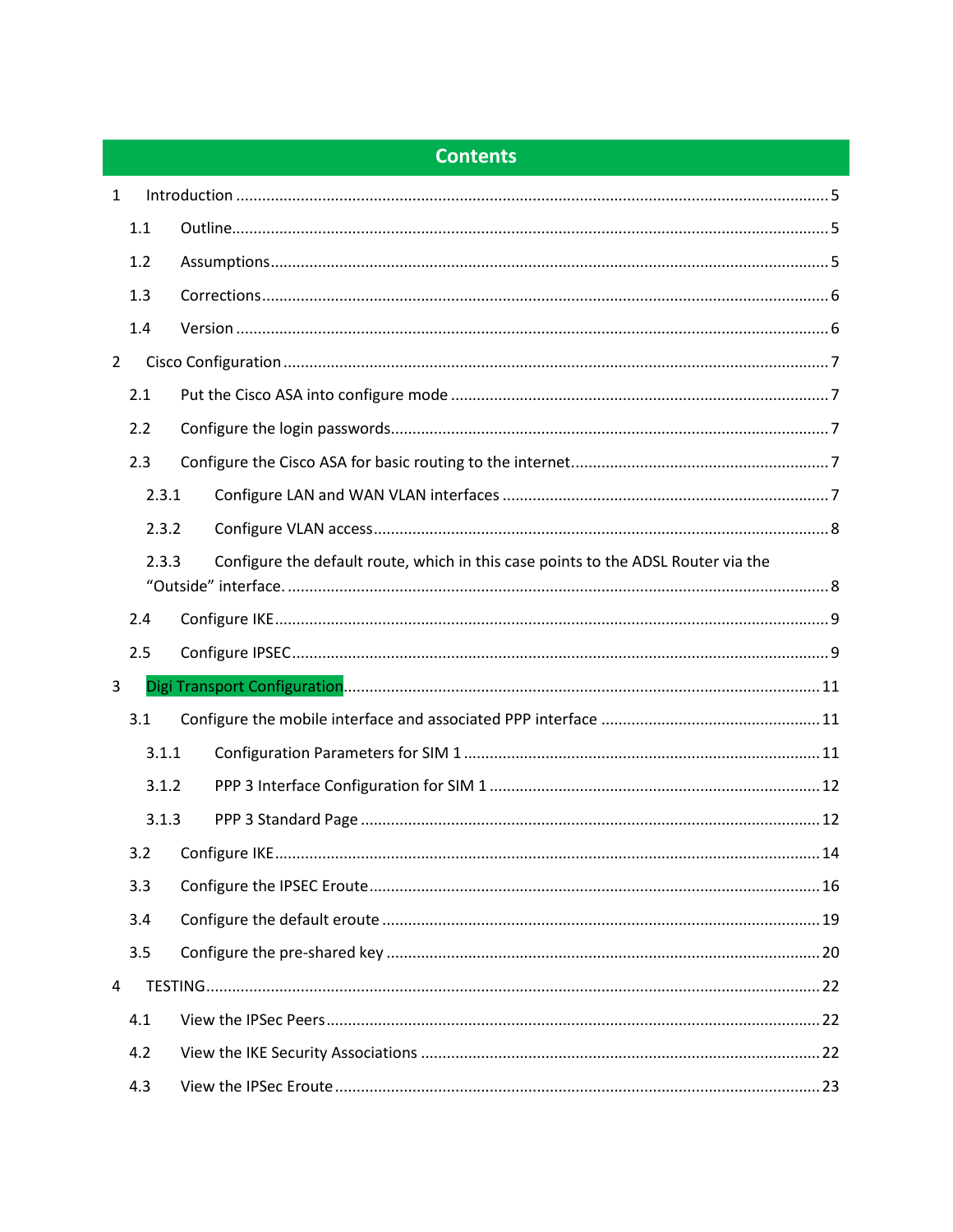#### **Transport to Cisco ASA VPN Application Note**

| 4.5 |  |
|-----|--|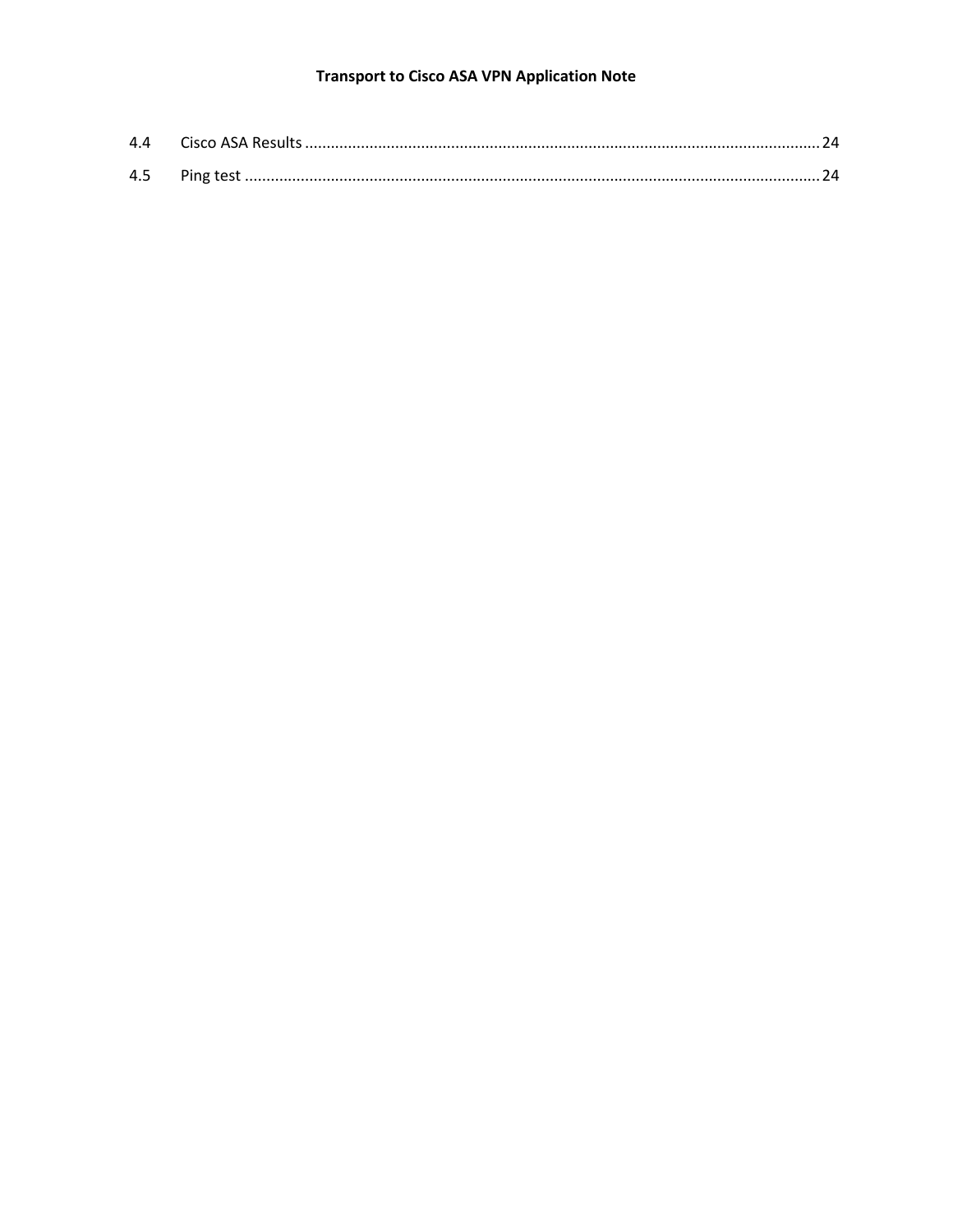## **Figures**

| <b>Tables</b> |  |
|---------------|--|
|               |  |
|               |  |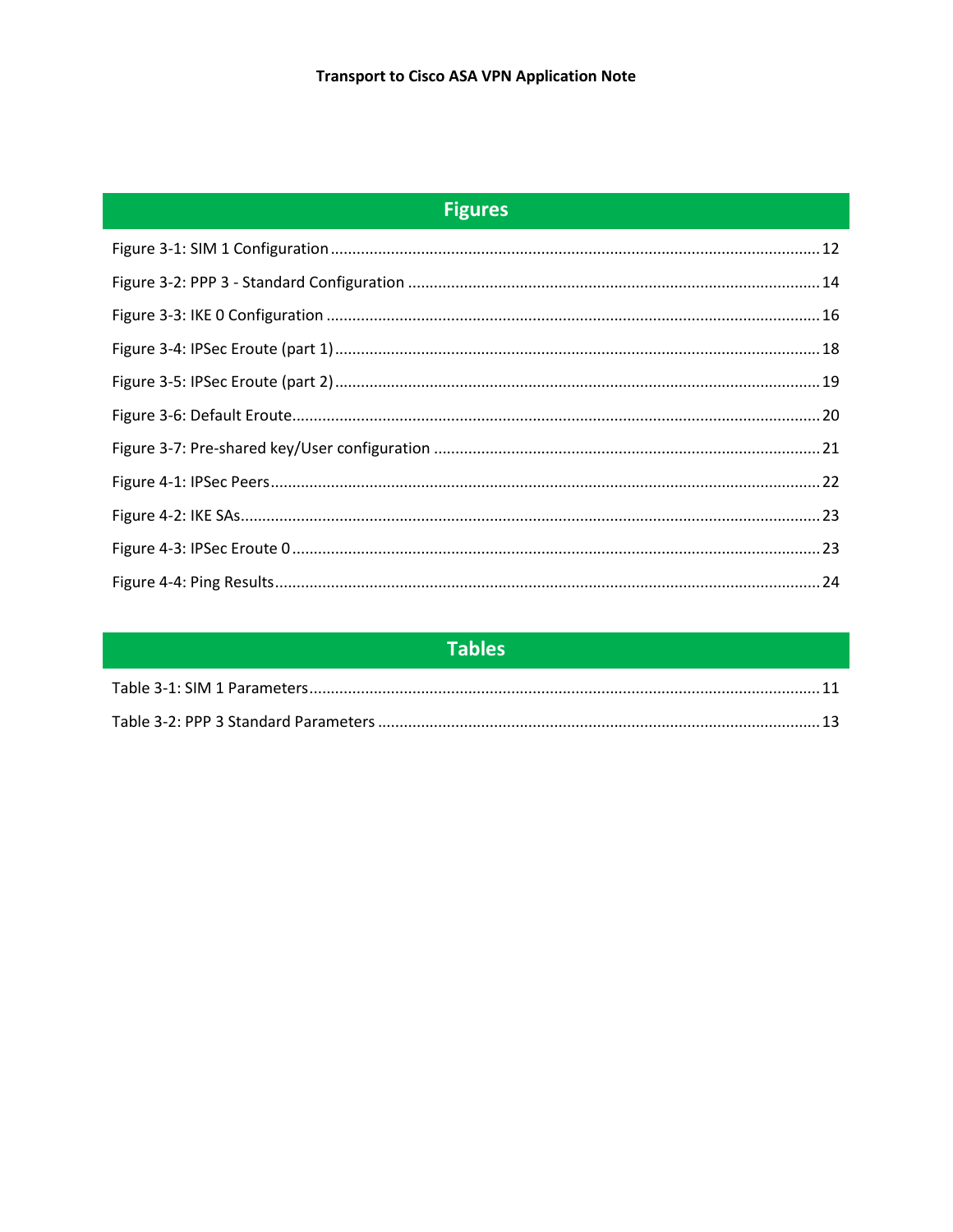## <span id="page-4-0"></span>**1 INTRODUCTION**

#### <span id="page-4-1"></span>*1.1 Outline*

It is often required to configure a Digi Transport router as one end of a VPN tunnel where the other end is a Cisco device such as a Cisco ASA. This Application Note aims to enable the reader to easily configure the Cisco device to accept incoming VPN requests from a remote Digi Transport router with a dynamic public IP address. The diagram below details the IP number scheme and architecture of this example configuration.

*NOTE: If the Transport's WAN IP address is translated from private to public, the head-end device must support NAT-Traversal version draft 3 (draft- ietf-ipsecnat-t-ike-03). Any version less than draft three is not useable in practice.*

## <span id="page-4-2"></span>*1.2 Assumptions*

This guide has been written for use by technically competent personnel with a good understanding of the communications technologies used in the product and of the requirements for their specific application. It also assumes a basic ability to access and navigate a Digi Transport router and Cisco Adaptive Security Appliance and to configure them with basic routing functions.

This application note applies only to:

**Model:** Digi Transport WR, SR or DR and Cisco Adaptive Security Appliance

**Firmware versions:** All firmware and Cisco Adaptive Security Appliance Software versions

**Configuration:** This Application Note assumes the Transport router and Cisco ASA are set to the factory default configuration. Most configuration commands are only shown if they differ from the factory default.

For the purpose of this application note the following applies:

- The Transport's IP address is dynamic
- IPSEC is to be used in "aggressive mode"

If required, NAT-Traversal on the Transport can be activated via the web interface by browsing to Configuration - VPN > IPSec > IKE > IKE X (where "X" is the IKE instance) and setting the NAT-Traversal enabled: to YES.

Activating NAT-Traversal on the CISCO PIX can be done by entering the command:

#### *isakmp nat-traversal*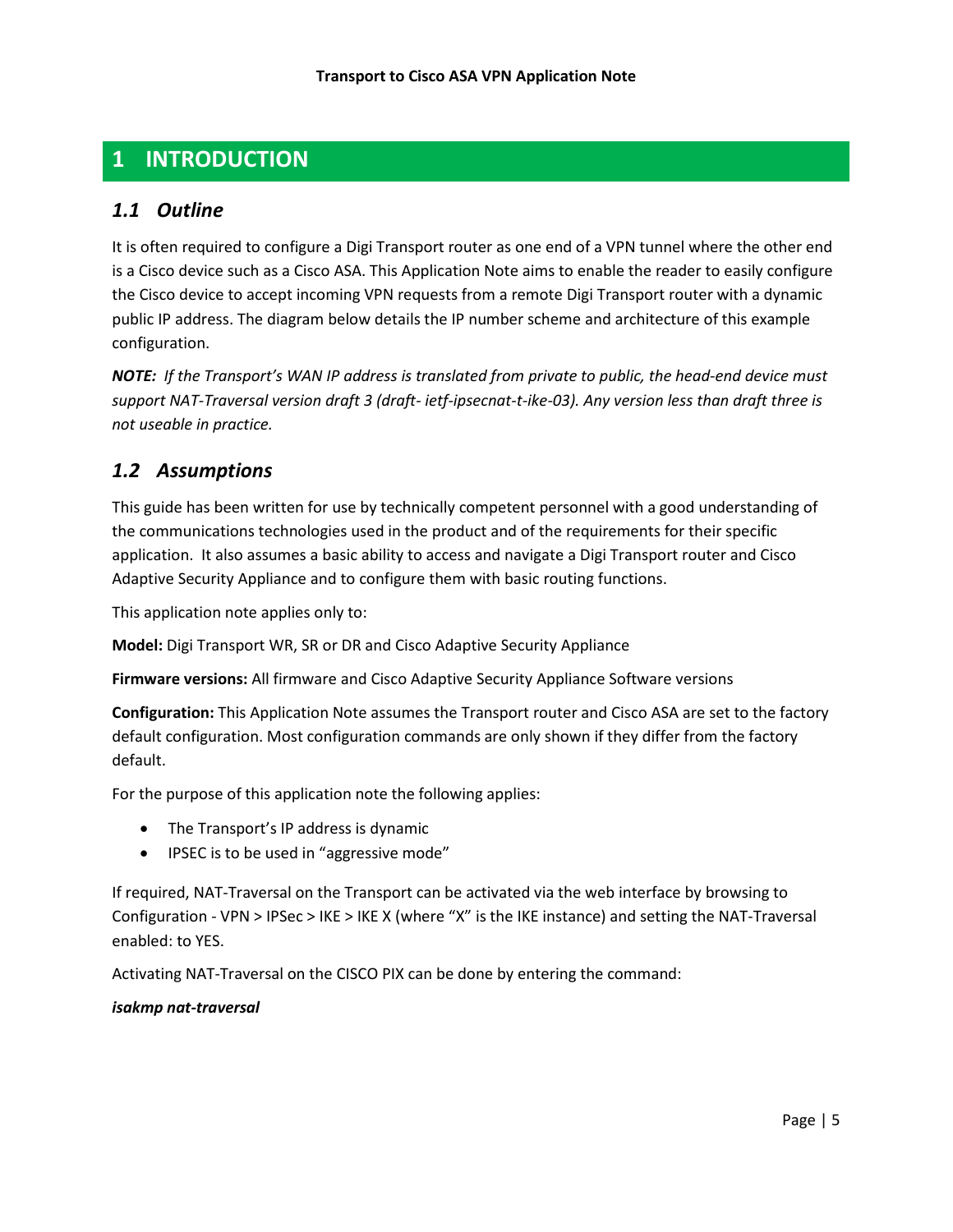## <span id="page-5-0"></span>*1.3 Corrections*

Requests for corrections or amendments to this application note are welcome and should be addressed to: support@digi.com

Requests for new application notes can be sent to the same address.

#### <span id="page-5-1"></span>*1.4 Version*

| Version Number: |                 |
|-----------------|-----------------|
| l Status:       | <b>RELEASED</b> |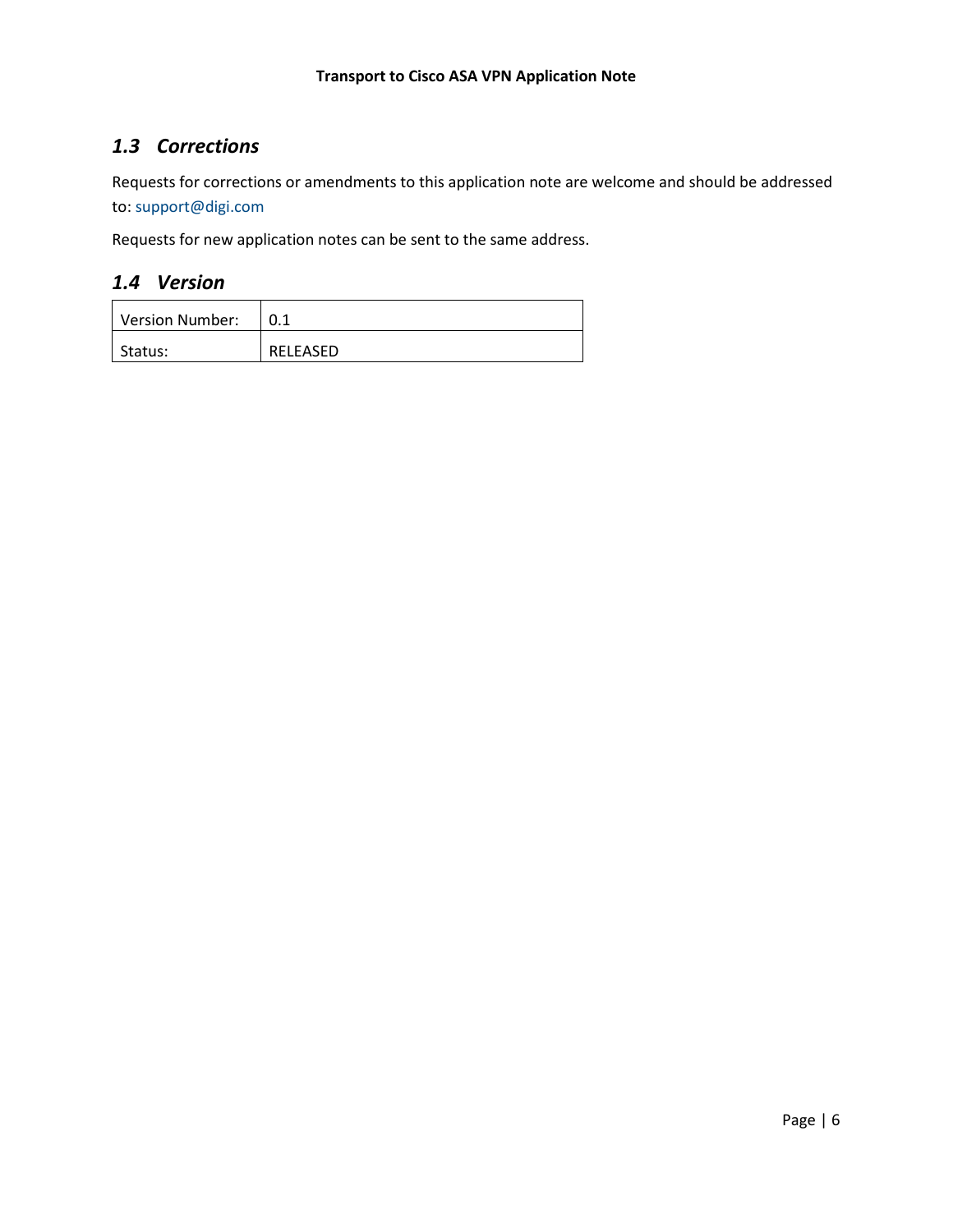## <span id="page-6-0"></span>**2 CISCO CONFIGURATION**

The following Cisco Adaptive Security Appliance configuration was created using software version 7.2(3).

## <span id="page-6-1"></span>*2.1 Put the Cisco ASA into configure mode*

The ASA is put into configuration mode by using the command "configure terminal". In Cisco devices, the commands can be shortened, so the command would be:

conf t

## <span id="page-6-2"></span>*2.2 Configure the login passwords*

Set the password and enable password using the commands *passwd* and *enable password*, as shown below were the password is "myloginpassword" and the enable password is "mysecret":

passwd myloginpassword

enable password mysecret

## <span id="page-6-3"></span>*2.3 Configure the Cisco ASA for basic routing to the internet.*

To configure the ASA for basic routing, four steps are required:

- 1. Configure the local area network (LAN) and wide area network (WAN) VLAN interfaces
- 2. Configure VLAN access for the applicable Ethernet ports
- 3. Configure a default route
- 4. Configure Network Address Translation (NAT)

#### <span id="page-6-4"></span>**2.3.1 Configure LAN and WAN VLAN interfaces**

The interfaces must be named and a security level applied. The security levels are set to default with the interface names, so "inside" has a default setting of 100 (the highest)and "outside" is 0 (the lowest).

In this example, VLAN 1 and 2 were used, but new VLANs can be created. In fact, it is typical not to use VLAN 1 in a normal setting.  $\setminus$ 

The IP address of the LAN interface is 192.168.100.1/24 and the WAN interface is 70.57.159.140/27. Here are the commands needed and can only be applied in configuration mode:

```
interface Vlan1
nameif inside
 security-level 100
```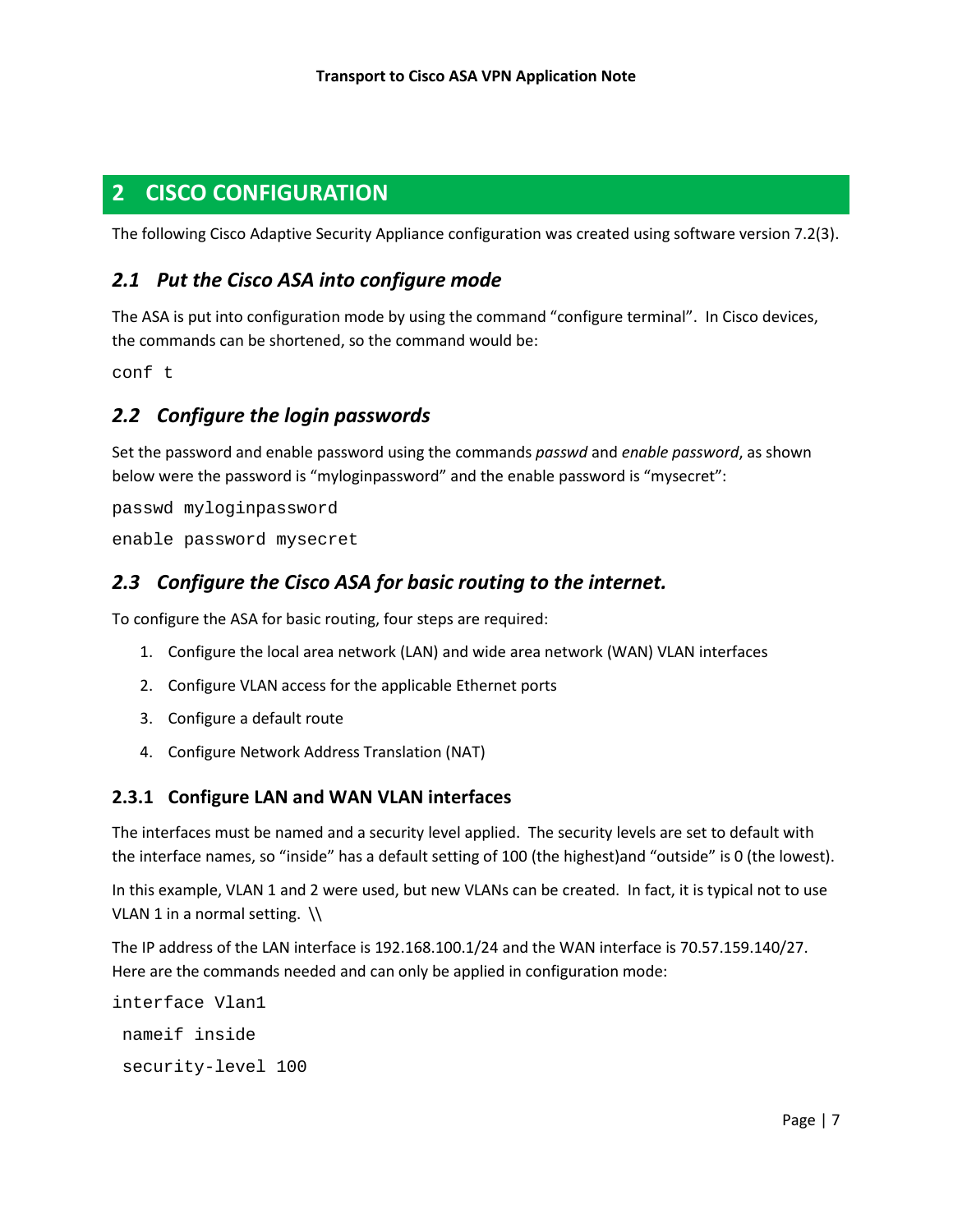```
ip address 192.168.100.1 255.255.255.0
!
interface Vlan2
nameif outside
security-level 0
 ip address 70.57.159.140 255.255.255.224
```
#### <span id="page-7-0"></span>**2.3.2 Configure VLAN access**

Now that the VLANs are created, the next step is to apply those VLANs to physical Ethernet ports. In this case, Ethernet ports 0/0 and 0/1 were used. Since VLAN 1 was used, and it is the default VLAN for all ports, it was not necessary to assign Ethernet 0/1 a VLAN. But in order to separate Ethernet 0/0 from VLAN 1 and be added to VLAN 2, the following commands were used:

```
interface Ethernet0/0
 switchport access vlan 2
```
## <span id="page-7-1"></span>**2.3.3 Configure the default route, which in this case points to the ADSL Router via the "Outside" interface.**

The default route is configured with the "catch-all" route of 0.0.0.0 0.0.0.0 and the gateway for the ADSL router, which in this case is 70.57.159.158.

route outside 0.0.0.0 0.0.0.0 70.57.159.158

#### **2.3.3.1 Configure NAT**

Normally, network address translation needs to be on for members of the LAN behind the gateway to reach the Internet. In the case of the VPN however, it is necessary to remove NAT functions between the two LANs connected by the tunnel. This is accomplished by creating a NAT instance that disables NAT and is associated with an access list. The access list is called "NONAT". Next a NAT instance is created for the LAN to provide Internet access.

```
nat (inside) 0 access-list NONAT
```
nat (inside) 1 192.168.100.0 255.255.255.0 0 0

The access list "NONAT" creates a route between the two LANs: 192.168.100.0/24 and 192.168.1.0/24.

```
access-list NONAT extended permit ip 192.168.100.0 255.255.255.0 
192.168.1.0 255.255.255.0
```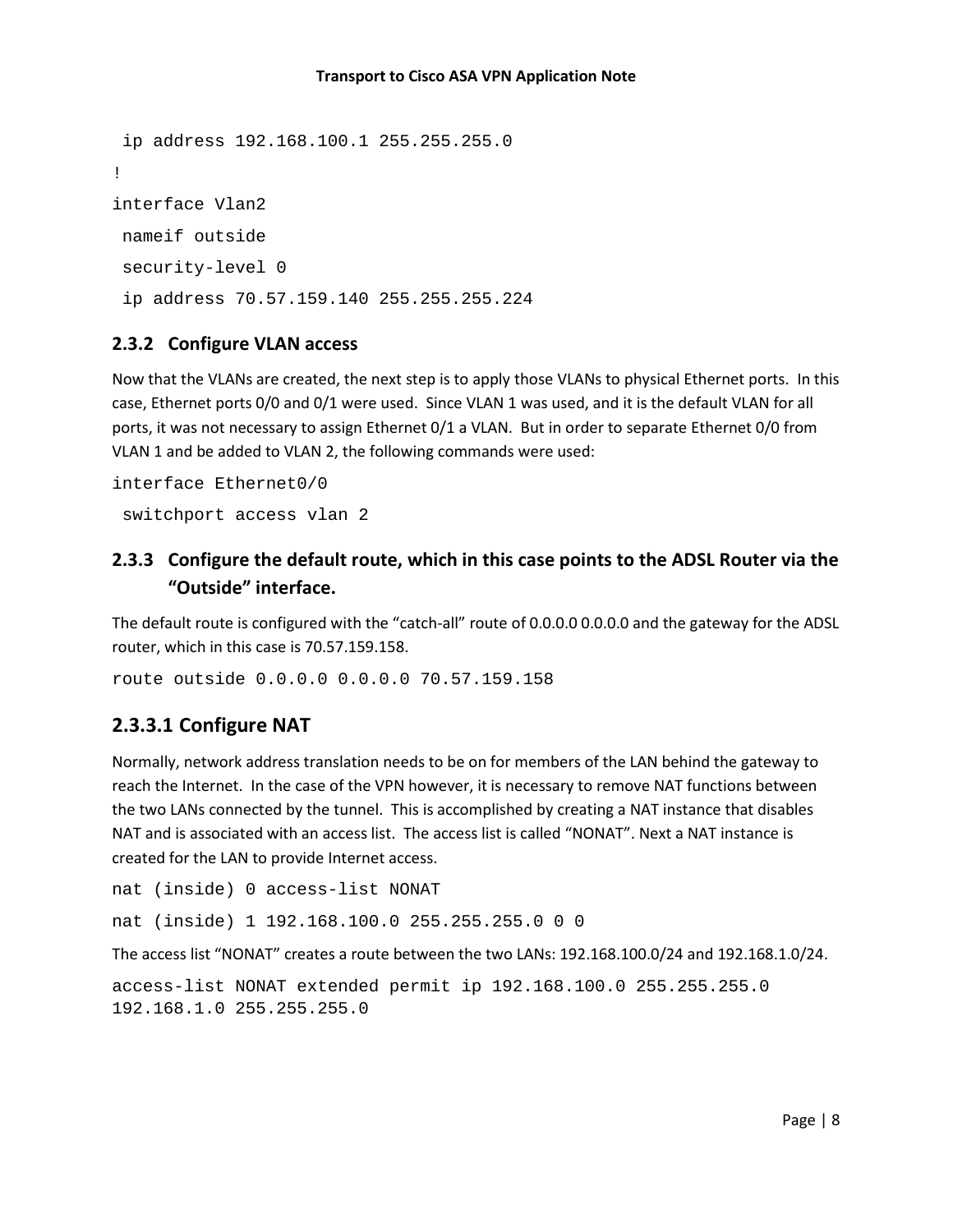The Cisco ASA's global outside address is used for outgoing NAT communications. In reality, the type of NAT is Port Address Translation (PAT), allowing all LAN users to use the same IP with a different TCP port. The command to bind NAT/PAT to the interface is:

global (outside) 1 interface

## <span id="page-8-0"></span>*2.4 Configure IKE*

IKE is configured by first enabling isakmp, and then creating a policy. The policy number is arbitrary. In this example, the authentication is a pre-shared key, the encryption is AES, the authentication algorithm is SHA-1 and the Diffie-Helman group is 2. The commands are as follows:

```
crypto isakmp enable outside
crypto isakmp policy 65535
authentication pre-share
encryption aes
hash sha
group 2
```
The pre-shared key is created by configuring a tunnel group and then the key. The tunnel group is the public IP address of the Transport router. The key in this example is "transport". Once configured, the configuration will show the key as an asterisk (\*).

```
tunnel-group 67.177.44.106 ipsec-attributes
pre-shared-key transport
```
## <span id="page-8-1"></span>*2.5 Configure IPSEC*

On the Cisco ASA, IPSec is created in two steps:

- 1. Create an IPSec Transform Set
- 2. Create a Crypto Map

The transform set defines the encryption and authentication methods of the tunnel. The command for the transform set is as follows:

crypto ipsec transform-set transport esp-aes esp-sha-hmac

The crypto map matches the outside address to the tunnel, the peer (which is the IP address of the Transport), the authentication and encryption and assigns the interface (outside). The commands are as follows:

```
crypto map outside_map 1 match address outside_1_cryptomap
crypto map outside_map 1 set peer 67.177.44.106
```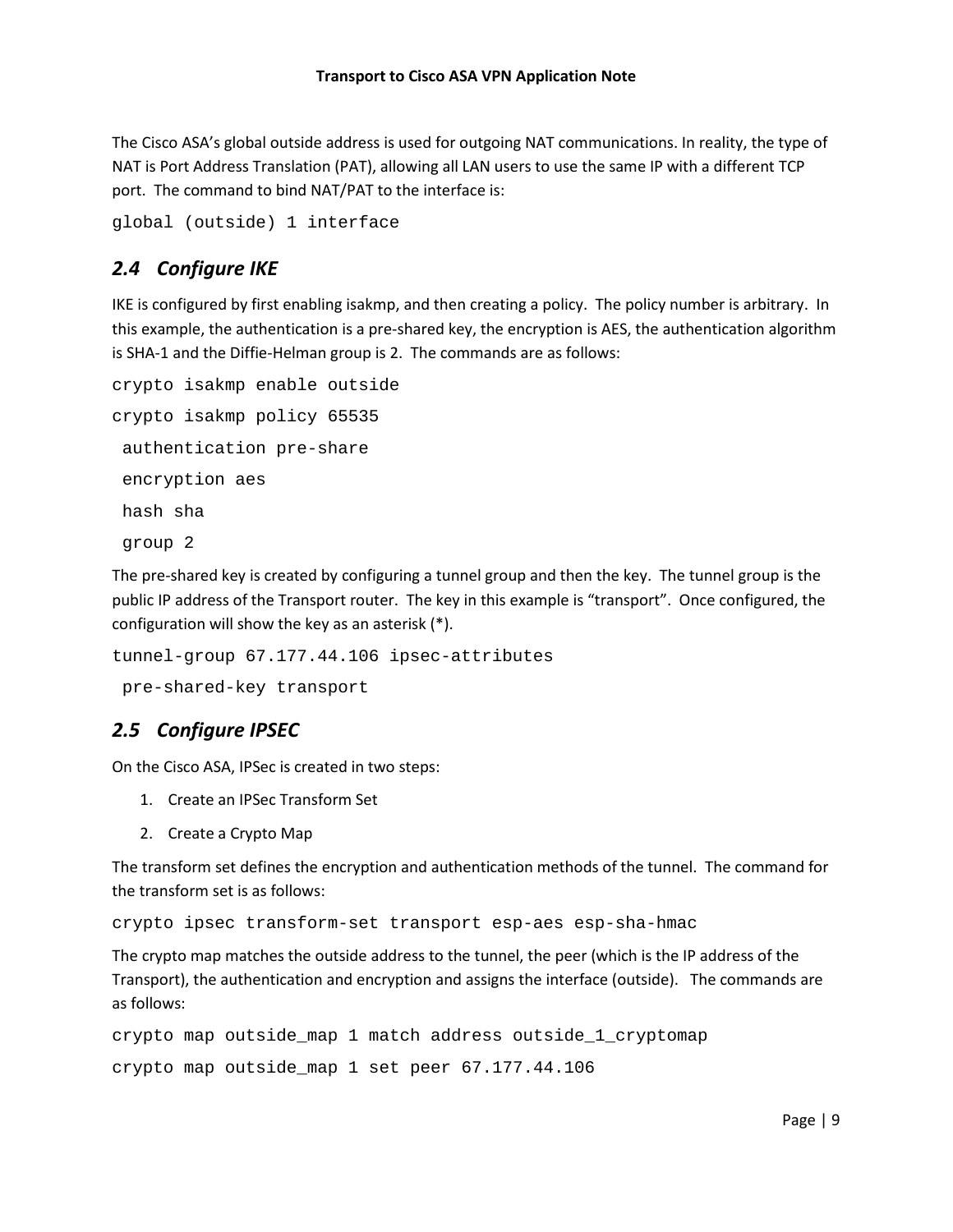#### **Transport to Cisco ASA VPN Application Note**

crypto map outside\_map 1 set transform-set ESP-AES-128-SHA crypto map outside\_map interface outside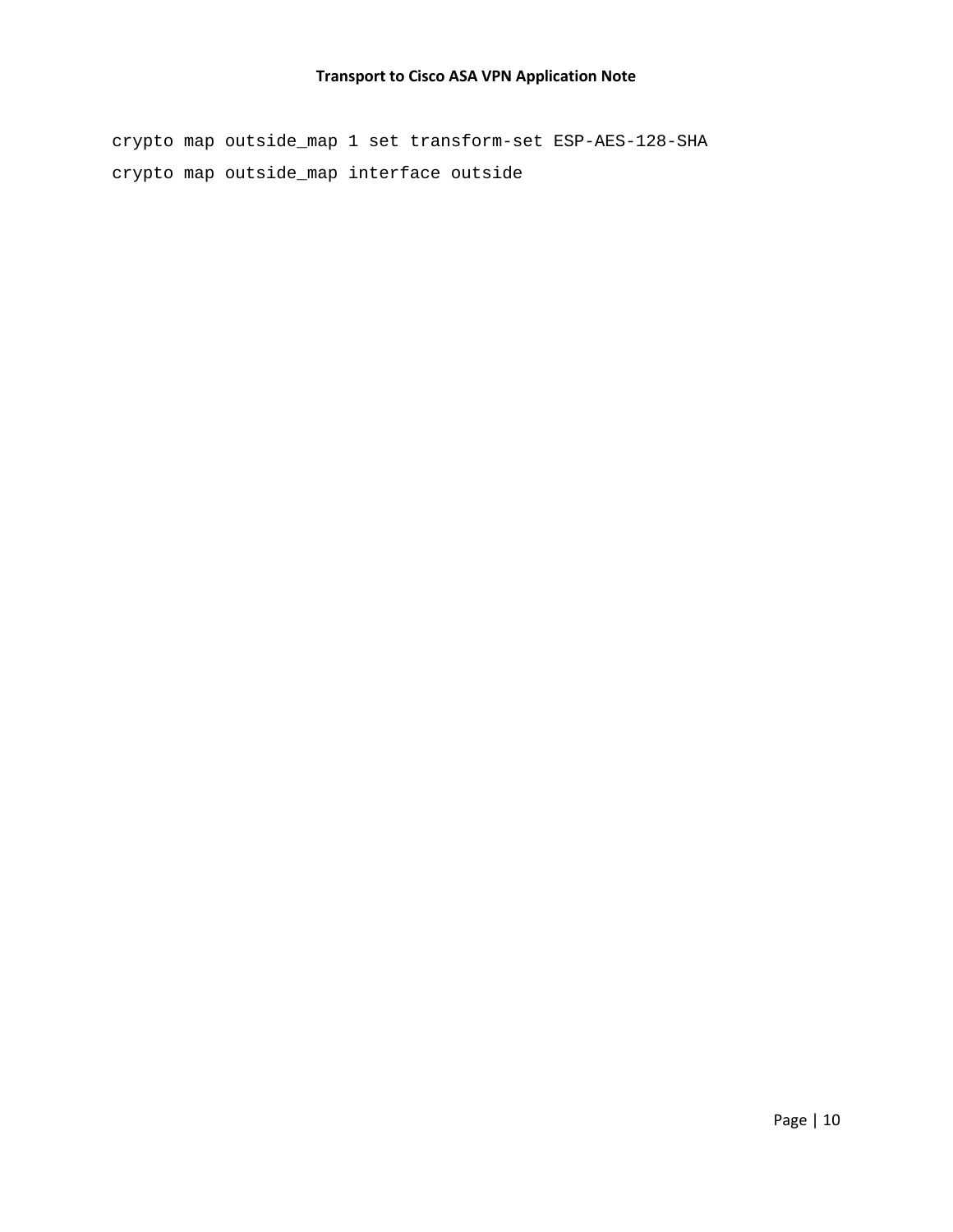## <span id="page-10-0"></span>**3 DIGI TRANSPORT CONFIGURATION**

The Digi Transport can be configured using the web user interface or writing a new configuration file. Only the parts of the configuration file that specifically relate to the configuration of this example will be explained in detail. (The entire configuration file can be found at the end of this document.)

## <span id="page-10-1"></span>*3.1 Configure the mobile interface and associated PPP interface*

The mobile (W-WAN) interface and associated PPP instance need to be configured for WAN/Internet access. The following sections demonstrate the configuration of SIM 1 and PPP 3.

#### <span id="page-10-2"></span>**3.1.1 Configuration Parameters for SIM 1**

The configuration page is located under **Configuration - Interfaces>Mobile>W-WAN Module>SIM 1** 

Enter the APN (Access Point Name) and PIN number (if required) for SIM card 1. (Usually these will be provided by your mobile operator.) In the figure 2-1, the APN example is wap.cingular and there is no pin number. These settings will vary depending on the mobile operator.

<span id="page-10-3"></span>

| <b>Parameter</b> | <b>Setting</b> | <b>Description</b>                                   |
|------------------|----------------|------------------------------------------------------|
| <b>APN</b>       | wap.cingular   | Enter the correct APN for your network               |
| <b>PIN</b>       | 1234           | Enter the PIN number for your SIM card (if required) |

#### **Table 3-1: SIM 1 Parameters**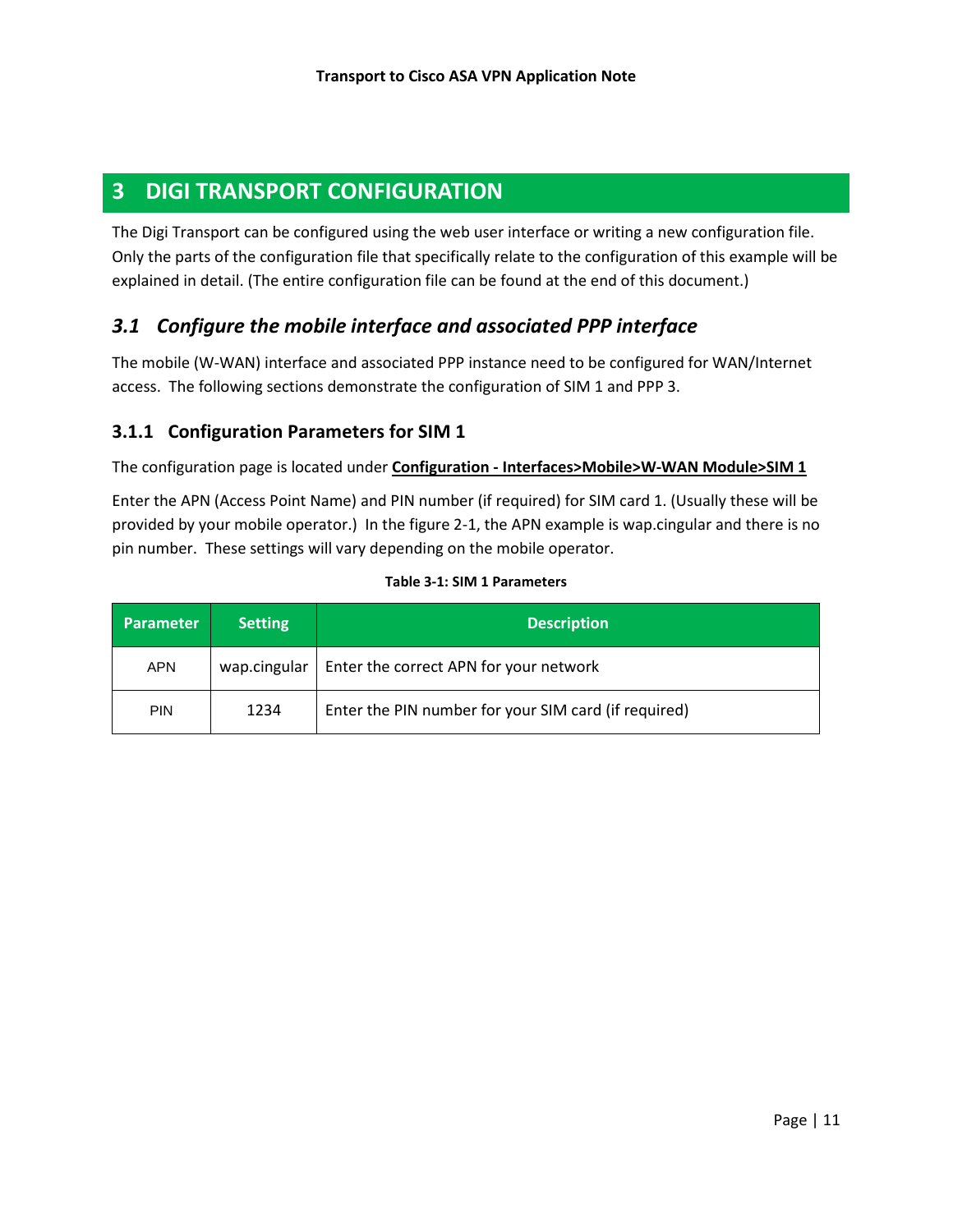| Configuration - Interfaces > Mobile > W-WAN Module > SIM 1 |               |  |  |
|------------------------------------------------------------|---------------|--|--|
| Configure: W-WAN Module SIM 1                              |               |  |  |
| APN:                                                       | wap.cingular  |  |  |
| Static IP address:                                         |               |  |  |
| Use back-up APN:                                           | Off $\vee$    |  |  |
| Back-up APN:                                               |               |  |  |
| Backup static IP address:                                  |               |  |  |
| Retry APN time (mins):                                     | 0             |  |  |
| PIN (Empty):                                               |               |  |  |
| Confirm PIN:                                               |               |  |  |
| PUK(Empty):                                                |               |  |  |
| Confirm PUK:                                               |               |  |  |
| Initialisation string 1:                                   | $+CGQREQ=1$   |  |  |
| Initialisation string 2:                                   | $+CGQMIN = 1$ |  |  |
| Initialisation string 3:                                   |               |  |  |
| Network preference/locking string:                         |               |  |  |
| Hang-up string:                                            |               |  |  |
| Post hang-up string:                                       |               |  |  |
| Intercall idle time (s):                                   | 0             |  |  |
| Link retries:                                              | 10            |  |  |
| Status retries:                                            | 30            |  |  |
| Signal strength event interval (mins): 0                   |               |  |  |
| Minimum attach interval (secs):                            | 0             |  |  |
| Power cycle on loss of registration:                       | W-WAN only V  |  |  |
| SMS message centre:                                        |               |  |  |

**Figure 3-1: SIM 1 Configuration**

## <span id="page-11-2"></span><span id="page-11-0"></span>**3.1.2 PPP 3 Interface Configuration for SIM 1**

#### <span id="page-11-1"></span>**3.1.3 PPP 3 Standard Page**

The configuration page is located under **Configuration - Interfaces > PPP > PPP 0 - 4 > PPP 3 > Standard.**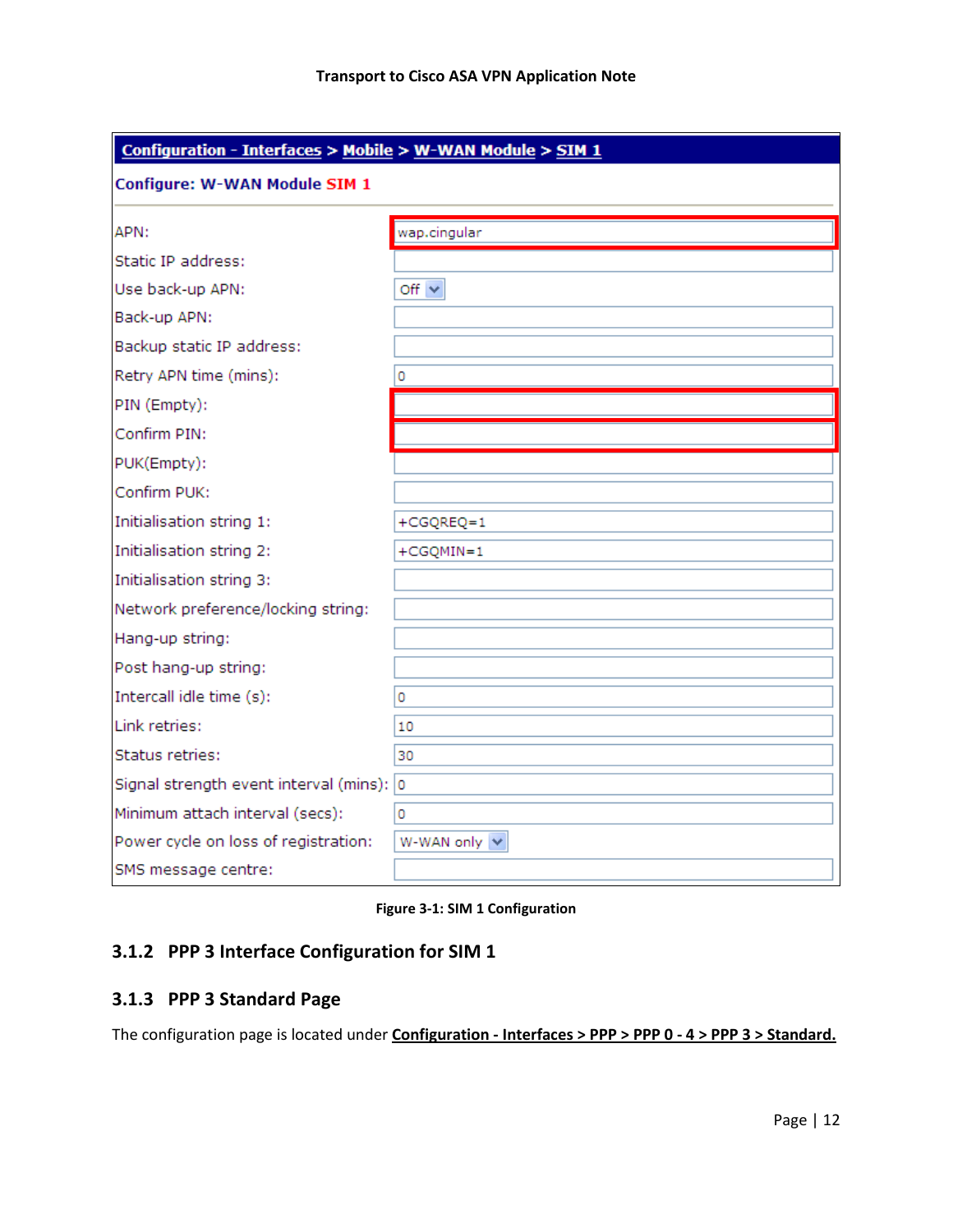PPP 3 is configured for W-WAN SIM 1 by default, but there are a few more parameters to configure to support failover. The following table and figures show these parameters and their settings:

| Table 3-2: PPP 3 Standard Parameters |  |  |
|--------------------------------------|--|--|
|--------------------------------------|--|--|

<span id="page-12-0"></span>

| <b>Parameter</b>             | <b>Setting</b>       | <b>Description</b>                                      |
|------------------------------|----------------------|---------------------------------------------------------|
| Dial-out number:             | *98*1#               | Dial string to attach to the GSM network                |
| Use W-WAN/external<br>modem: | Any W-WAN<br>channel | Configures the router to use any W-WAN channel          |
| W-WAN SIM:                   | SIM <sub>1</sub>     | Configures the W-WAN link on PPP 1 to use SIM<br>card 1 |
| Username:                    | Username             | Username provided by the mobile carrier                 |
| Password:                    |                      | Password provided by the mobile carrier                 |
| Confirm Password:            |                      | Same as above                                           |
| Always On Mode:              | ON.                  | Auto activates PPP 3 and keeps the link up              |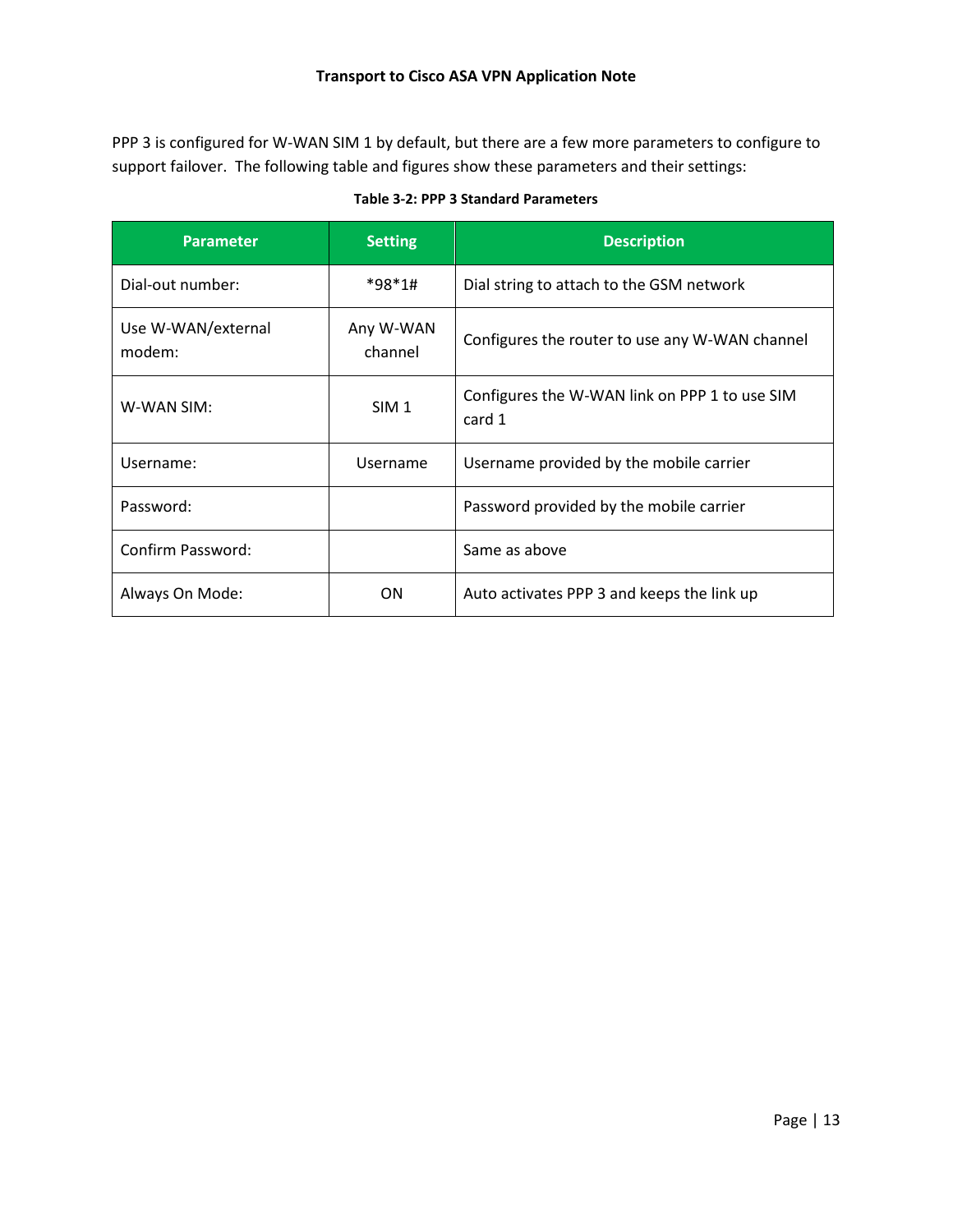| Configuration - Interfaces > PPP > PPP 0 - 4 > PPP 3 > Standard          |                            |  |  |
|--------------------------------------------------------------------------|----------------------------|--|--|
| Configure: PPP 3 (Standard)                                              |                            |  |  |
|                                                                          |                            |  |  |
| Name:                                                                    |                            |  |  |
| IP Analysis:                                                             | Off $\vee$                 |  |  |
| PPP Analysis:                                                            | Off $\vee$                 |  |  |
| Answering:                                                               | Off $\vee$                 |  |  |
| Metric:                                                                  | 1                          |  |  |
| Calling number:                                                          |                            |  |  |
| MSN:                                                                     |                            |  |  |
| Sub-address:                                                             |                            |  |  |
| CLI:                                                                     |                            |  |  |
| Remote access options:                                                   | No restrictions            |  |  |
| Dial-out prefix:                                                         |                            |  |  |
| Dial-out number:                                                         | *98*1#                     |  |  |
| Dial-out number #2:                                                      |                            |  |  |
| Dial-out number #3:                                                      |                            |  |  |
| Dial-out number #4:                                                      |                            |  |  |
| Use W-WAN/external modem:                                                | Any W-WAN channel<br>×.    |  |  |
| Detach W-WAN on link failure:                                            | $No \t\t\vee$              |  |  |
| Detach W-WAN between connection attempts:                                | $No \quad \forall$         |  |  |
| W-WAN SIM:                                                               | Any<br>$\checkmark$        |  |  |
| Username:                                                                | <b>ENTER WWAN Username</b> |  |  |
| Password (Assigned):                                                     |                            |  |  |
| Confirm password:                                                        |                            |  |  |
| <b>AODI NUA:</b>                                                         |                            |  |  |
| Always on mode:                                                          | On<br>v                    |  |  |
| AODI delay (s):                                                          | 0                          |  |  |
| AODI delay when other PPPs inhibited by this one are connected $(s)$ : 0 |                            |  |  |
| Power up AODI delay (s):                                                 | 0                          |  |  |
| Go out of service if first AODI connections fail:                        | Yes $\vee$                 |  |  |

**Figure 3-2: PPP 3 - Standard Configuration**

## <span id="page-13-1"></span><span id="page-13-0"></span>*3.2 Configure IKE*

IKE is the first stage in establishing a secure link between two endpoints. The Transport router will act as the IKE 'initiator' and as such will make first contact with the ASA's VPN server. This is because the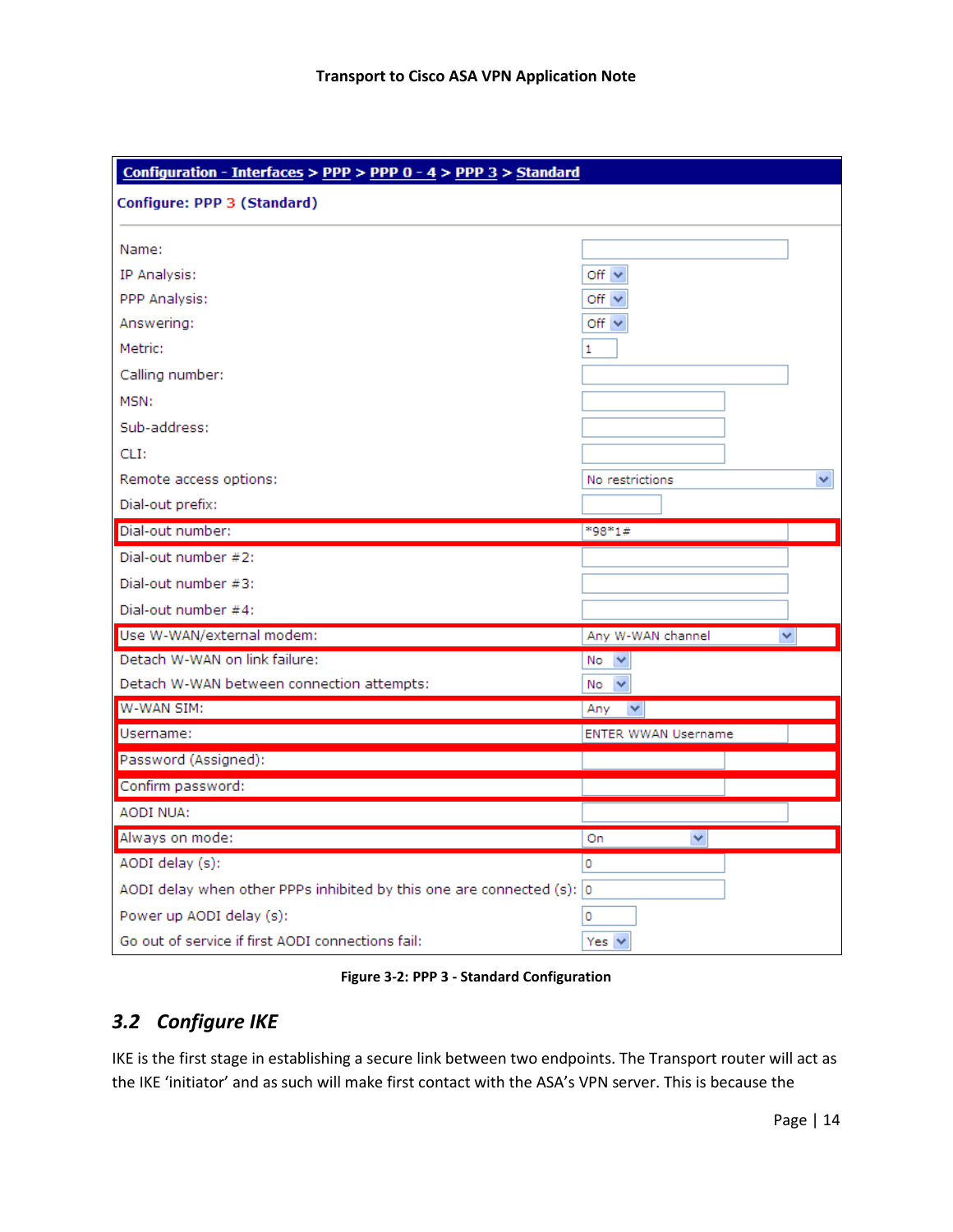Transport is using a dynamic IP address from the ISP which will change over time. This therefore makes it impossible for the ASA to know the Transport's IP address unless the Transport initiates the VPN connection. The Transport's current IP address will be included each time IKE is negotiated.

The IKE configuration is located at **Configuration - VPN > IPSec > IKE > IKE 0.**  In this example, IKE 0 was used, but the Transport supports more than one IKE instance. The steps to configuration are the:

- 1. Encryption algorithm
- 2. Encryption key
- 3. Authentication algorithm
- 4. Duration
- 5. Aggressive mode (because of the dynamic IP address of the mobile interface)
- 6. Dead Peer Detection is also on by default
- 7. IKE MODP group
- 8. NAT Traversal is on by default, and can be left alone because it works only when needed
- 9. SA removal mode

Figure 3-3 shows the configuration page: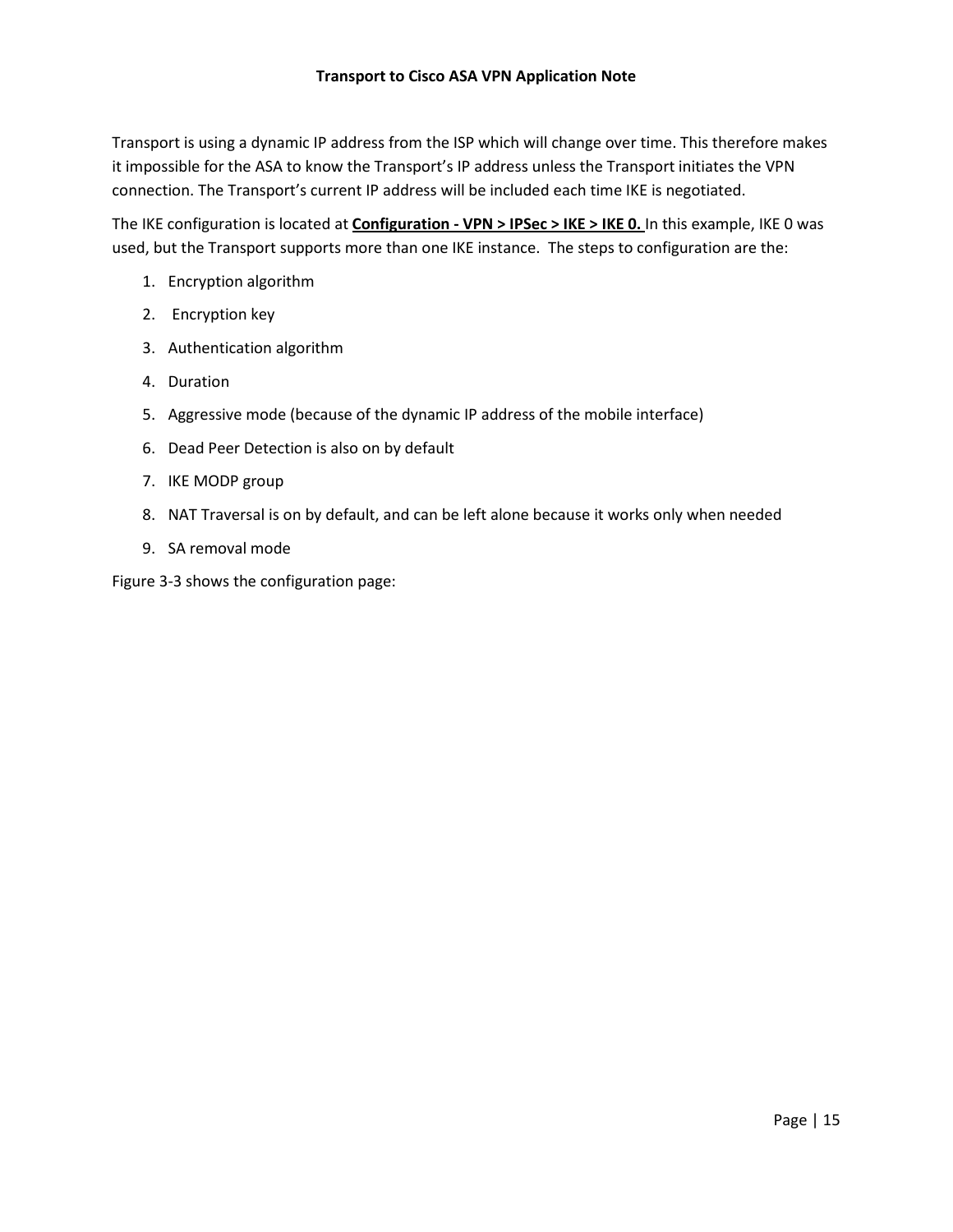| Configuration - VPN > $IPSec$ > IKE > IKE 0          |                                      |  |
|------------------------------------------------------|--------------------------------------|--|
| Configure: IKE 0 (Initiator)                         |                                      |  |
|                                                      |                                      |  |
| Encryption algorithm:                                | $AES \tightharpoonup$                |  |
| Encryption key bits (AES only):                      | $128 \times$                         |  |
| Authentication algorithm:                            | $SHA1 \times$                        |  |
| Duration (s):                                        | 1200                                 |  |
| Aggressive mode:                                     | On $\vee$                            |  |
| <b>Dead Peer Detection:</b>                          | On $\vee$                            |  |
| IKE MODP group:                                      | $2(1024)$ $\vee$                     |  |
| Minimum IPSec MODP group:                            | No PFS<br>▽                          |  |
| RSA private key file:                                |                                      |  |
| Maximum re-transmits:                                | 2                                    |  |
| Re-transmit interval (s):                            | 10                                   |  |
| Inactivity timeout (s):                              | 30                                   |  |
| Send INITIAL-CONTACT notifications:                  | Yes $\vee$                           |  |
| Retain phase 1 SA after phase 2 negotiation failure: | No<br>$\checkmark$                   |  |
| NAT traversal enabled:                               | Yes $\vee$                           |  |
| NAT traversal keep-alive interval (s):               | 20                                   |  |
| SA removal mode:                                     | Remove IPsec SAs when IKE SA removed |  |
| Use debug port:                                      | Yes $\vee$                           |  |
| Debug level:                                         | Very High V                          |  |
| Debug IP address filter:                             |                                      |  |
| ОΚ<br>Cancel                                         |                                      |  |

**Figure 3-3: IKE 0 Configuration**

## <span id="page-15-1"></span><span id="page-15-0"></span>*3.3 Configure the IPSEC Eroute*

On the Digi Transport, the eroute is the VPN tunnel. The essential parameters are:

- 1. Peer IP/Hostname (the public IP address of the Cisco ASA)
- 2. Peer ID (also the public IP address of the Cisco ASA)
- 3. Our ID (0.0.0.0)
- 4. Send our ID as FQDN (send Our ID as a Fully Qualified Domain Name)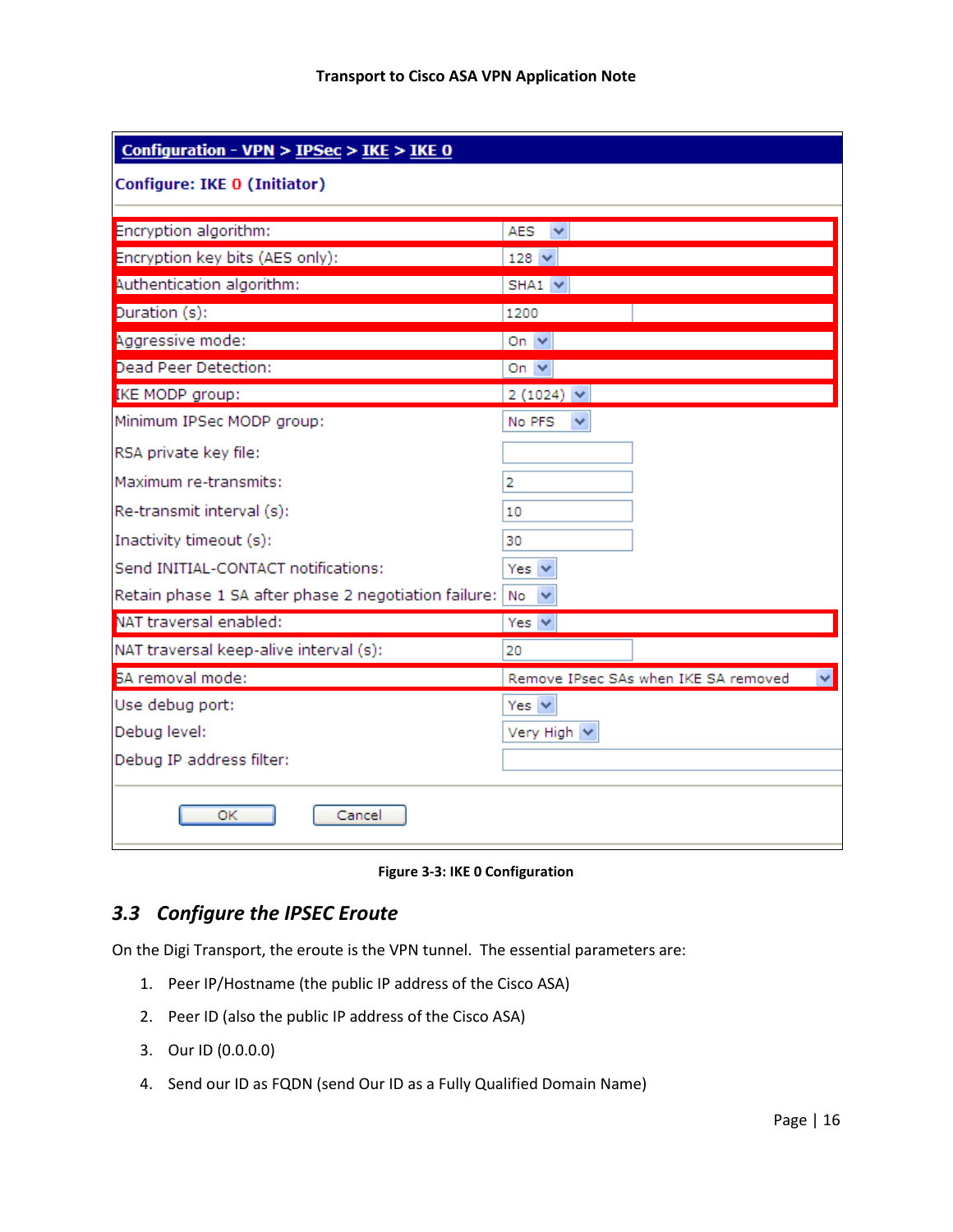- 5. Local subnet IP address (the Transport's LAN subnet)
- 6. Local subnet mask (the Transport's LAN subnet mask)
- 7. Remote subnet IP address (the Cisco ASA's LAN subnet)
- 8. Remote subnet mask (the Cisco ASA's LAN subnet mask)
- 9. Mode (Tunnel, not Transport)
- 10. ESP authentication algorithm (SHA1)
- 11. ESP encryption algorithm (AES)
- 12. No SA Action (Use IKE)
- 13. Create SA's automatically (YES)
- 14. Authentication method (Preshared Key)

Figure 3-4 and 3-5 demonstrate the configuration.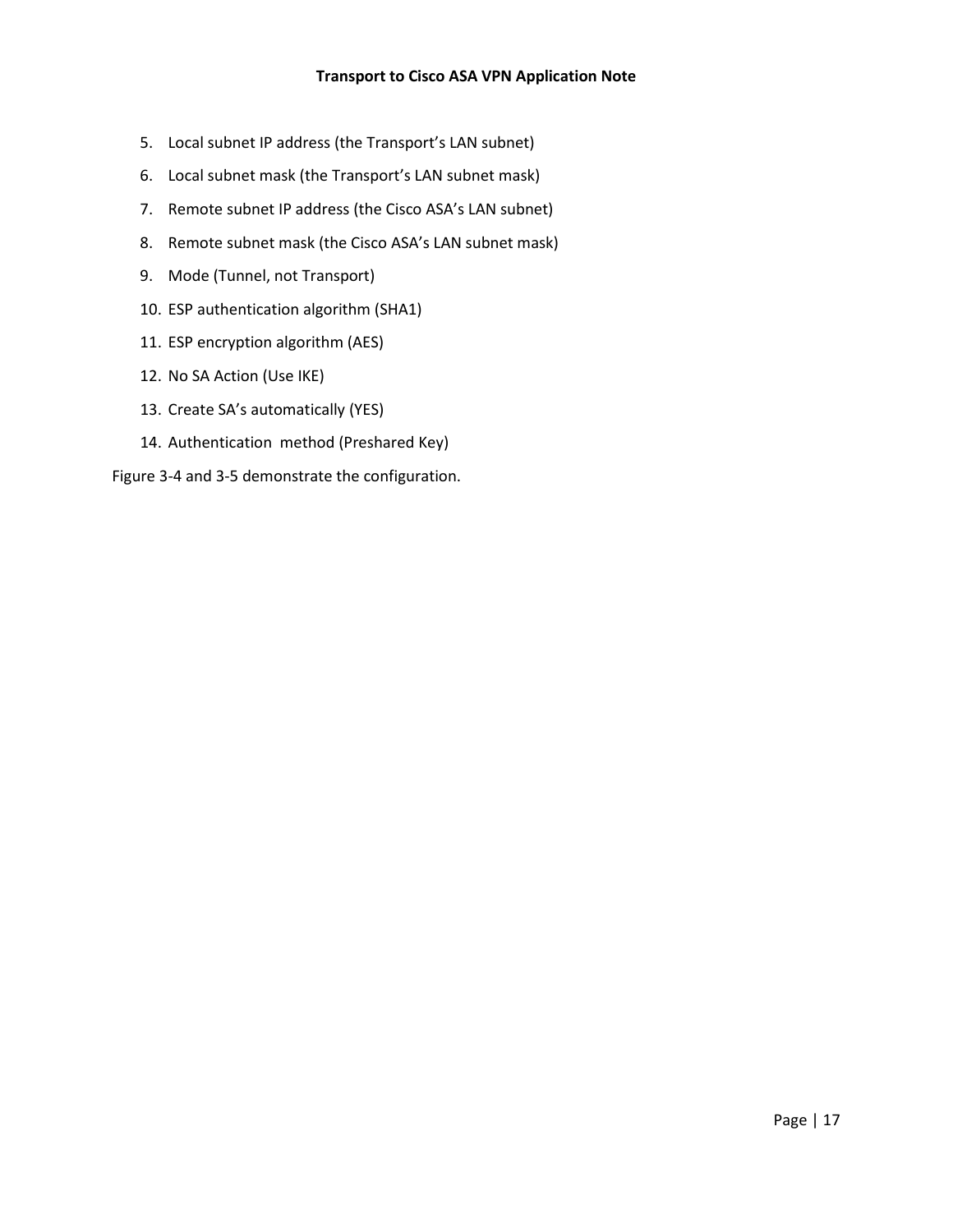| Configuration - VPN > IPSec > IPSec Eroutes > Eroute 0 - 9 > Eroute 0            |                                 |  |  |
|----------------------------------------------------------------------------------|---------------------------------|--|--|
| <b>Configure: IPSec EROUTE 0</b>                                                 |                                 |  |  |
| Description:                                                                     | Digi ASA                        |  |  |
| Peer IP/hostname:                                                                | 70.57.159.140                   |  |  |
| Backup peer IP:                                                                  |                                 |  |  |
| Peer ID:                                                                         | 70.57.159.140                   |  |  |
| Our ID:                                                                          | 0.0.0.0                         |  |  |
| XAUTH ID:                                                                        |                                 |  |  |
| RSA private key file:                                                            |                                 |  |  |
| Send our ID as FQDN:                                                             | Yes $\vee$                      |  |  |
| Interface to use for local subnet IP address:                                    | ×.<br>None                      |  |  |
| Interface # to use for local subnet IP address:                                  | 0                               |  |  |
| Local subnet IP address:                                                         | 192.168.1.0                     |  |  |
| Local subnet mask:                                                               | 255.255.255.0                   |  |  |
| Local subnet IP address to negotiate (if different from above):                  |                                 |  |  |
| Local subnet mask to negotiate (if different from above):                        |                                 |  |  |
| Negotiate virtual local IP address using MODECFG (initiators only): $ N_0  \vee$ |                                 |  |  |
| Remote subnet IP address:                                                        | 192.168.100.0                   |  |  |
| Remote subnet mask:                                                              | 255.255.255.0                   |  |  |
| Remote subnet ID:                                                                |                                 |  |  |
| Local port:                                                                      | 0                               |  |  |
| Remote port:                                                                     | 0                               |  |  |
| TX packets with these TOS values through this eroute:                            |                                 |  |  |
| First local port (IKEv2 only):                                                   | 0                               |  |  |
| Last local port (IKEv2 only):                                                    | 65535                           |  |  |
| First remote port (IKEv2 only):                                                  | ٥                               |  |  |
| Last remote port (IKEv2 only):                                                   | 65535                           |  |  |
| Mode:                                                                            | Tunnel<br>$\checkmark$          |  |  |
| AH authentication algorithm:                                                     | Off<br>$\overline{\phantom{a}}$ |  |  |
| ESP authentication algorithm:                                                    | $SHA1 \vee$                     |  |  |

<span id="page-17-0"></span>**Figure 3-4: IPSec Eroute (part 1)**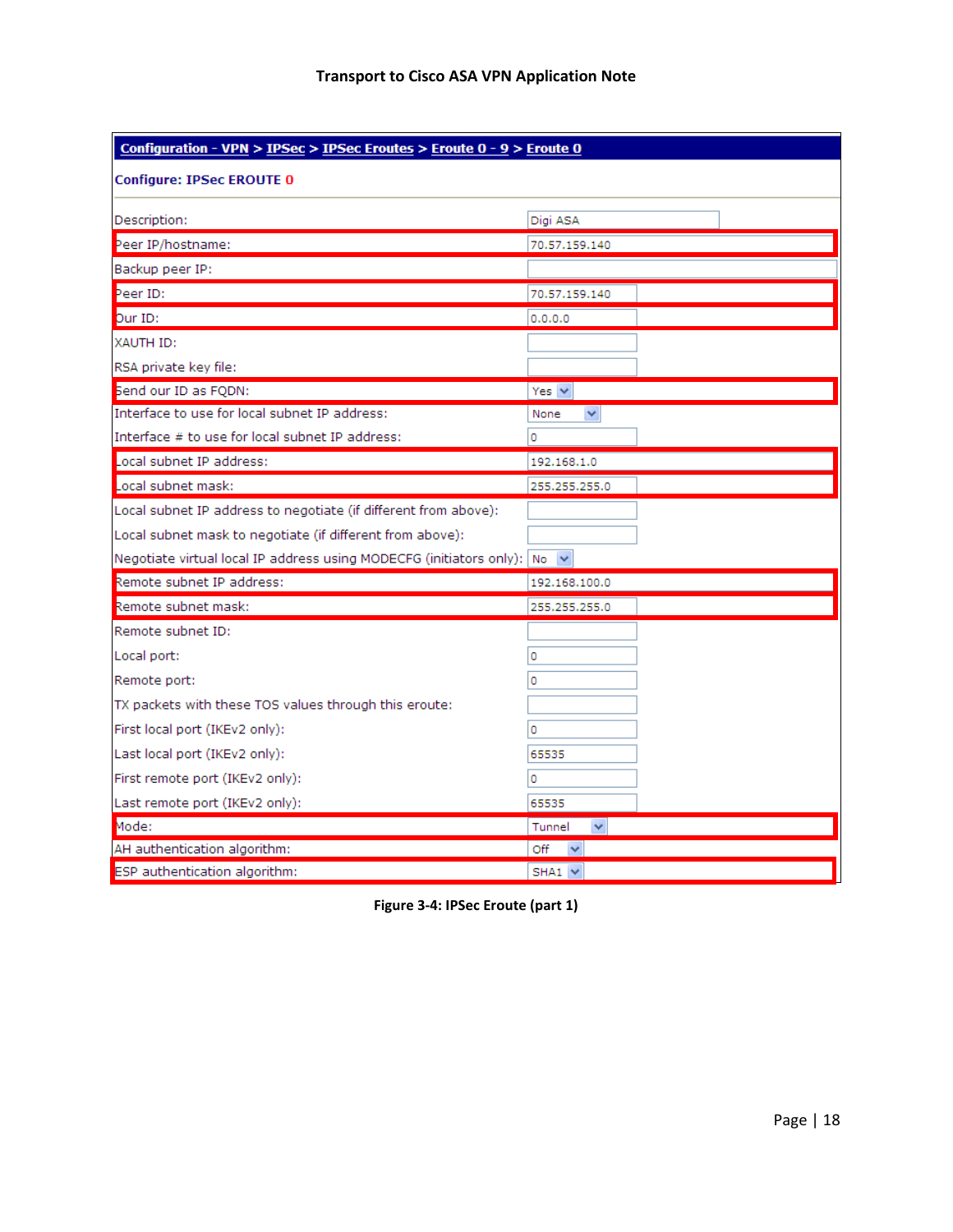| Configuration - VPN > IPSec > IPSec Eroutes > Eroute 0 - 9 > Eroute 0 |                                |
|-----------------------------------------------------------------------|--------------------------------|
| ESP authentication algorithm:                                         | $SHA1 \times$                  |
| ESP encryption algorithm:                                             | $AES \tightharpoonup$          |
| ESP encrypt key length (bits):                                        | Default $\vee$                 |
| IPCOMP algorithm:                                                     | Off                            |
| IPSec MODP group:                                                     | No PFS                         |
| IP protocol:                                                          | Off<br>$\checkmark$            |
| Duration (s):                                                         | 1200                           |
| Duration (kb):                                                        | 1000                           |
| Inactivity Timeout (s):                                               | O                              |
| No SA action:                                                         | Use IKE<br>$\checkmark$        |
| Create SA's automatically:                                            | Yes                            |
| Go out of service if automatic establishment fails:                   | No<br>$\checkmark$             |
| Authentication method:                                                | Preshared Keys<br>$\checkmark$ |
| This eroute is tunnelled within another eroute:                       | $No \sim$                      |
| NAT traversal keep-alive interval (s):                                | 20                             |
| Link eroute with interface:                                           | $\checkmark$<br>Any            |
| Link eroute with interface $#$ :                                      | 0                              |
| IKE config to use when initiator:                                     | 0 <sub>1</sub>                 |
| <b>IKE</b> version:                                                   | $1 \vee$                       |
| Check APN usage:                                                      | No                             |
| Interface must use this APN:                                          | Main APN                       |
| Use Secondary IP address as source address:                           | $\checkmark$<br>No             |
| Get source address from this interface:                               | N/A<br>$\checkmark$            |
| Get source address from this interface #:                             | 0                              |
| Delete SAs when eroute goes out of service:                           | $\checkmark$<br>No             |
| Inhibit this eroute when these eroutes are not OOS:                   |                                |
| Inhibit unless this eroute is UP:                                     |                                |
| Delete SAs if not VRRP Master:                                        | No<br>$\checkmark$             |
| Display IKE lookup debug info:                                        | No                             |
| 0K<br>Cancel                                                          |                                |

**Figure 3-5: IPSec Eroute (part 2)**

## <span id="page-18-1"></span><span id="page-18-0"></span>*3.4 Configure the default eroute*

IPSec eroutes have a default configuration that is applied if no specific route can be found.

The configuration page is **Configuration - VPN > IPSec Eroutes > Default Eroute** . The parameters are as follows: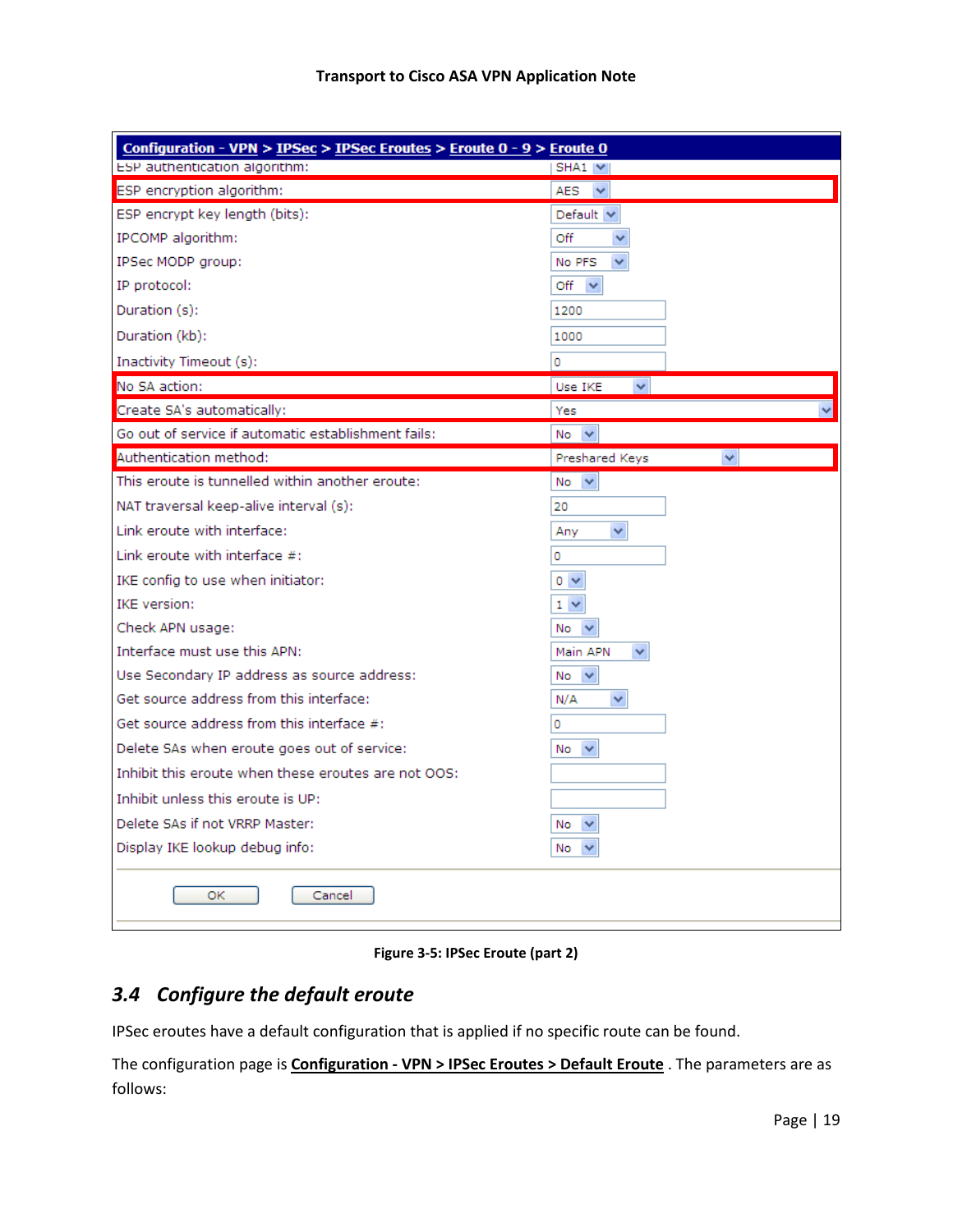Both "No inbound SA action" and "No outbound SA action" are set to "Pass Packet". It is selected when data matching an Eroute definition will be decrypted and authenticated (depending on the eroute options selected) but data that does not match will also be allowed to pass.

Figure 3-6 shows the configuration page:

| Configuration - VPN > IPSec > IPSec Eroutes > Default Eroute                |        |  |  |  |  |  |  |  |  |
|-----------------------------------------------------------------------------|--------|--|--|--|--|--|--|--|--|
| <b>Configure: Default IPSec Eroute</b>                                      |        |  |  |  |  |  |  |  |  |
| No inbound SA action: pass packet v<br>No outbound SA action: pass packet v |        |  |  |  |  |  |  |  |  |
| OK                                                                          | Cancel |  |  |  |  |  |  |  |  |

**Figure 3-6: Default Eroute**

## <span id="page-19-1"></span><span id="page-19-0"></span>*3.5 Configure the pre-shared key*

The pre-shared key is configured under the User section located at **Configuration - Security > Users > User 10 - 19 > User 10.**

It is recommended User 10 or higher should be used to avoid accidentally configuring over another user, configured by default.

The username is the public IP address of the Cisco ASA and the password is the pre-shared key already configured on the Cisco ASA. In this example, it is "transport". Figure 3-7 demonstrates this configuration: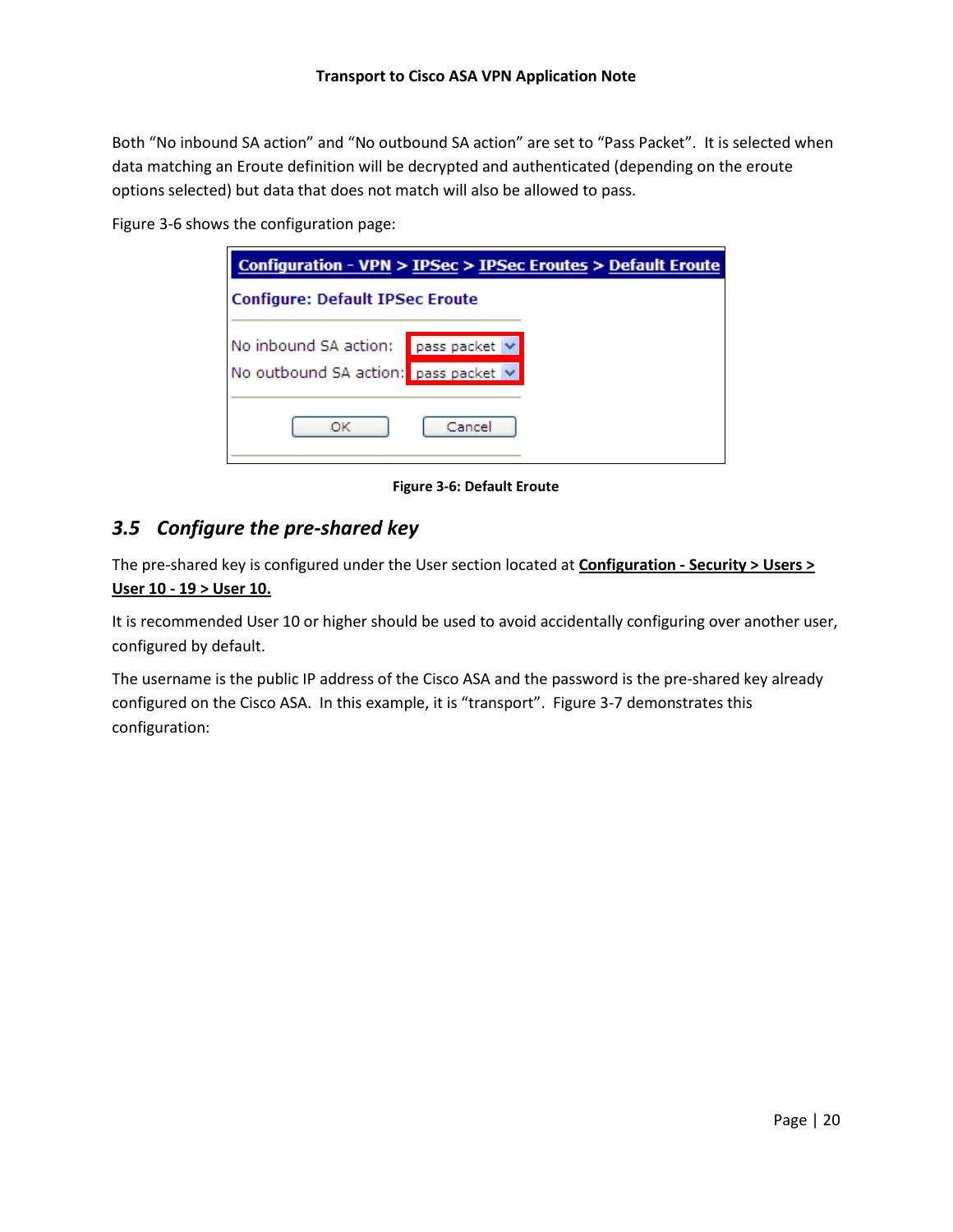| Configuration - Security > Users > User 10 - 19 > User 10 |               |  |  |  |  |  |  |  |
|-----------------------------------------------------------|---------------|--|--|--|--|--|--|--|
| <b>Configure: User 10</b>                                 |               |  |  |  |  |  |  |  |
| Name:                                                     | 70.57.159.140 |  |  |  |  |  |  |  |
| Password:                                                 |               |  |  |  |  |  |  |  |
| Confirm Password:                                         |               |  |  |  |  |  |  |  |
| New Password:                                             |               |  |  |  |  |  |  |  |
| Confirm New Password:                                     |               |  |  |  |  |  |  |  |
| Access Level:                                             | v<br>None     |  |  |  |  |  |  |  |
| Remote peer address:                                      |               |  |  |  |  |  |  |  |
| Remote subnet address:                                    |               |  |  |  |  |  |  |  |
| Remote subnet mask:                                       |               |  |  |  |  |  |  |  |
| Dialback number:                                          |               |  |  |  |  |  |  |  |
| Public Key file:                                          |               |  |  |  |  |  |  |  |
| DUN access enabled:                                       | Yes $\vee$    |  |  |  |  |  |  |  |
| Web page display mode:                                    | Auto          |  |  |  |  |  |  |  |
| OК                                                        | Cancel        |  |  |  |  |  |  |  |

<span id="page-20-0"></span>**Figure 3-7: Pre-shared key/User configuration**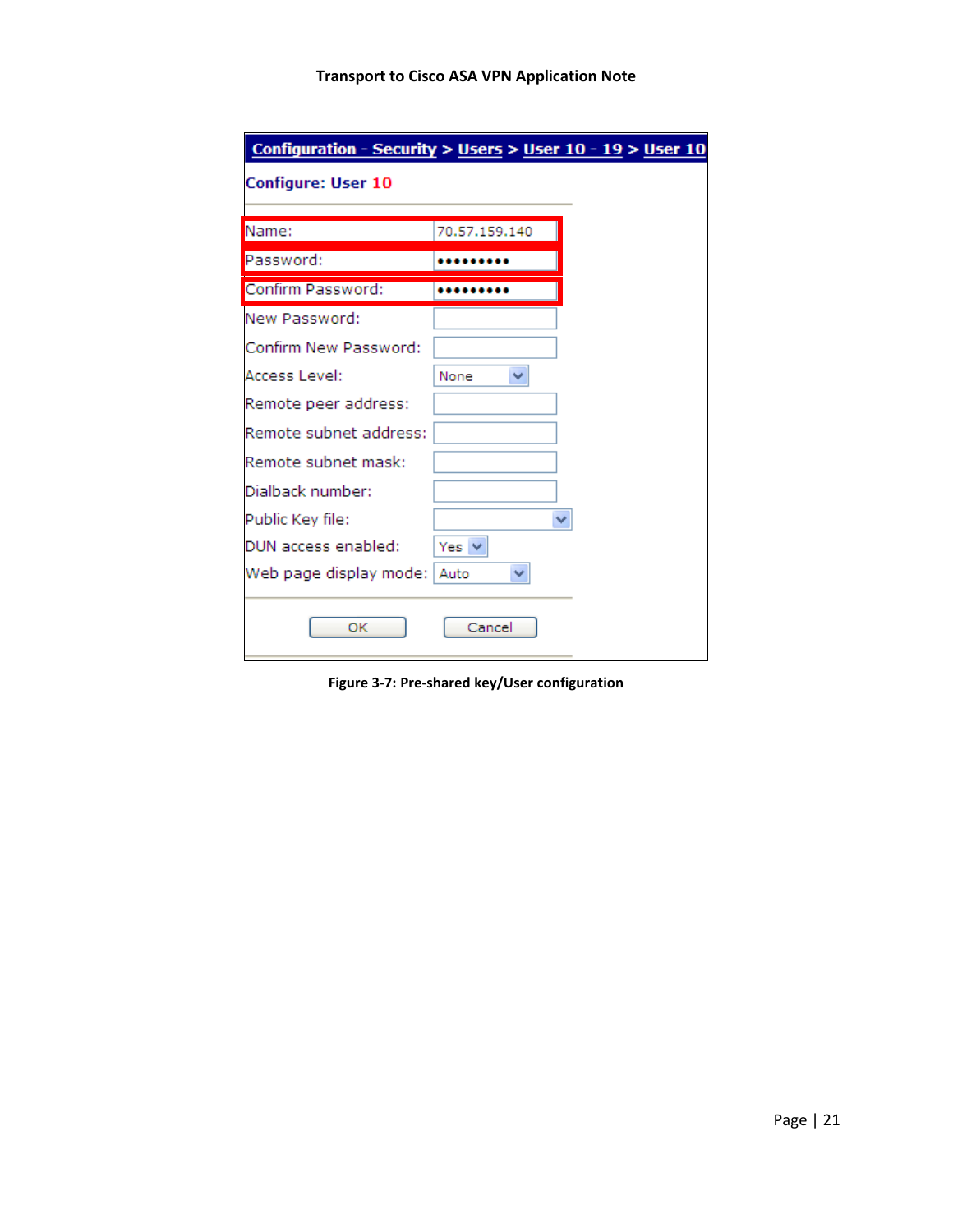## <span id="page-21-0"></span>**4 TESTING**

The VPN tunnel can be tested by viewing the IPSec peers, the IKE and IPSec security associations and the Eroute under **Diagnostics - Status > IPsec > IPSec SAs** on the Transport, and by pinging a device on the Cisco ASA's LAN from a device on the Transport's LAN.

#### <span id="page-21-1"></span>*4.1 View the IPSec Peers*

|  |  | Figure 4-1 shows the peer, which is the Cisco ASA's public IP address. |  |
|--|--|------------------------------------------------------------------------|--|
|--|--|------------------------------------------------------------------------|--|

| Diagnostics - Status > IPsec > IPsec Peers |        |         |                                                                            |  |                                  |  |  |  |  |  |  |
|--------------------------------------------|--------|---------|----------------------------------------------------------------------------|--|----------------------------------|--|--|--|--|--|--|
| <b>IPSec Peers</b>                         |        |         |                                                                            |  |                                  |  |  |  |  |  |  |
|                                            |        |         |                                                                            |  |                                  |  |  |  |  |  |  |
| Peer IP                                    | Our ID | Peer ID | <b>DPD</b>                                                                 |  | NATT local port NATT remote port |  |  |  |  |  |  |
|                                            |        |         |                                                                            |  |                                  |  |  |  |  |  |  |
|                                            |        |         | 70.57.159.140  0.0.0.0  70.57.159.140  Inactive. Next REQ in 109 secs  N/A |  | N/A                              |  |  |  |  |  |  |
| Remove all unused                          |        |         |                                                                            |  |                                  |  |  |  |  |  |  |

#### **Figure 4-1: IPSec Peers**

#### <span id="page-21-3"></span><span id="page-21-2"></span>*4.2 View the IKE Security Associations*

Figure 4-2 shows the IKE version 1 security associations, consisting of the Cisco ASA's and Transport's ID and IP.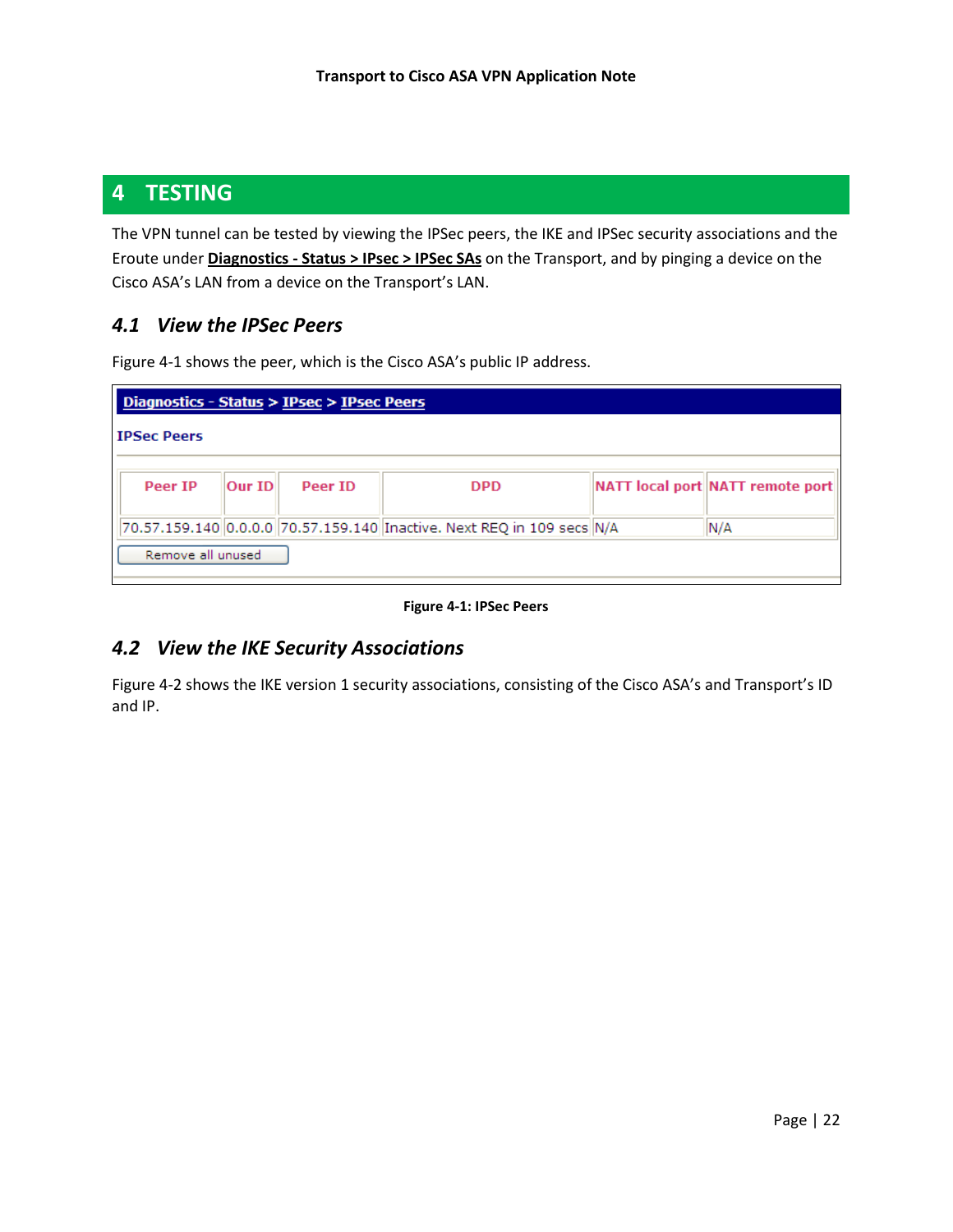|                                | Diagnostics - Status > IPsec > IKE SAs |                                                              |         |        |  |      |                                  |        |  |  |  |
|--------------------------------|----------------------------------------|--------------------------------------------------------------|---------|--------|--|------|----------------------------------|--------|--|--|--|
| <b>IKE Status</b>              |                                        |                                                              |         |        |  |      |                                  |        |  |  |  |
|                                | V1 SAs                                 |                                                              |         |        |  |      |                                  |        |  |  |  |
|                                | Our ID                                 | Peer ID                                                      | Peer IP | Our IP |  |      | Session ID Time Left Internal ID |        |  |  |  |
|                                |                                        | $ 0.0.0.0  70.57.159.140  70.57.159.140  67.177.44.106  0x0$ |         |        |  | 1073 | 2894                             | Remove |  |  |  |
|                                |                                        | Remove All V1 SAs                                            |         |        |  |      |                                  |        |  |  |  |
| V <sub>2</sub> SA <sub>s</sub> |                                        |                                                              |         |        |  |      |                                  |        |  |  |  |
|                                | <b>List Empty</b>                      |                                                              |         |        |  |      |                                  |        |  |  |  |

**Figure 4-2: IKE SAs**

## <span id="page-22-1"></span><span id="page-22-0"></span>*4.3 View the IPSec Eroute*

Figure 4-3 shows the IPSec Eroute which displays the peer IP address (Cisco ASA public IP), the remote and local selectors (the local subnets for each device), the ESP authentication and encryption, and the outbound interface.

| Diagnostics - Status > IPsec > IPSec SAs > Eroute 0 - 9 > Eroute 0                               |                                                                                                                              |         |                                                        |  |  |  |                |  |                                                                                                         |      |     |                  |        |
|--------------------------------------------------------------------------------------------------|------------------------------------------------------------------------------------------------------------------------------|---------|--------------------------------------------------------|--|--|--|----------------|--|---------------------------------------------------------------------------------------------------------|------|-----|------------------|--------|
| <b>IPSec Status: Eroutes <math>0 \rightarrow 0</math></b>                                        |                                                                                                                              |         |                                                        |  |  |  |                |  |                                                                                                         |      |     |                  |        |
|                                                                                                  | <b>Outbound V1 SAs</b>                                                                                                       |         |                                                        |  |  |  |                |  |                                                                                                         |      |     |                  |        |
| <b>SPI</b>                                                                                       | Rem. selector Loc. selector AH ESP Auth ESP Enc IPCOMP KBytes Delivered KBytes Left Time Left Interface<br>Peer IP<br>Eroute |         |                                                        |  |  |  |                |  |                                                                                                         |      |     |                  |        |
| 1560fd53 0                                                                                       |                                                                                                                              |         | 70.57.159.140 192.168.100.0/24 192.168.1.0/24 N/A SHA1 |  |  |  | $AES(128)$ N/A |  | lo.                                                                                                     | 1000 | 924 | PPP <sub>3</sub> | Remove |
| Remove All<br><b>Inbound V1 SAs</b>                                                              |                                                                                                                              |         |                                                        |  |  |  |                |  |                                                                                                         |      |     |                  |        |
| <b>SPI</b>                                                                                       | Eroute                                                                                                                       | Peer IP |                                                        |  |  |  |                |  | Rem. selector Loc. selector AH ESP Auth ESP Enc IPCOMP KBytes Delivered KBytes Left Time Left Interface |      |     |                  |        |
| 4ad059b8 0                                                                                       |                                                                                                                              |         | 70.57.159.140 192.168.100.0/24 192.168.1.0/24 N/A SHA1 |  |  |  | AES(128) N/A   |  | ۱o                                                                                                      | 1000 | 924 | PPP <sub>3</sub> | Remove |
| Remove All<br><b>Outbound V2 SAs</b><br>List Empty<br><b>Inbound V2 SAs</b><br><b>List Empty</b> |                                                                                                                              |         |                                                        |  |  |  |                |  |                                                                                                         |      |     |                  |        |
| Refresh                                                                                          |                                                                                                                              |         |                                                        |  |  |  |                |  |                                                                                                         |      |     |                  |        |

<span id="page-22-2"></span>**Figure 4-3: IPSec Eroute 0**